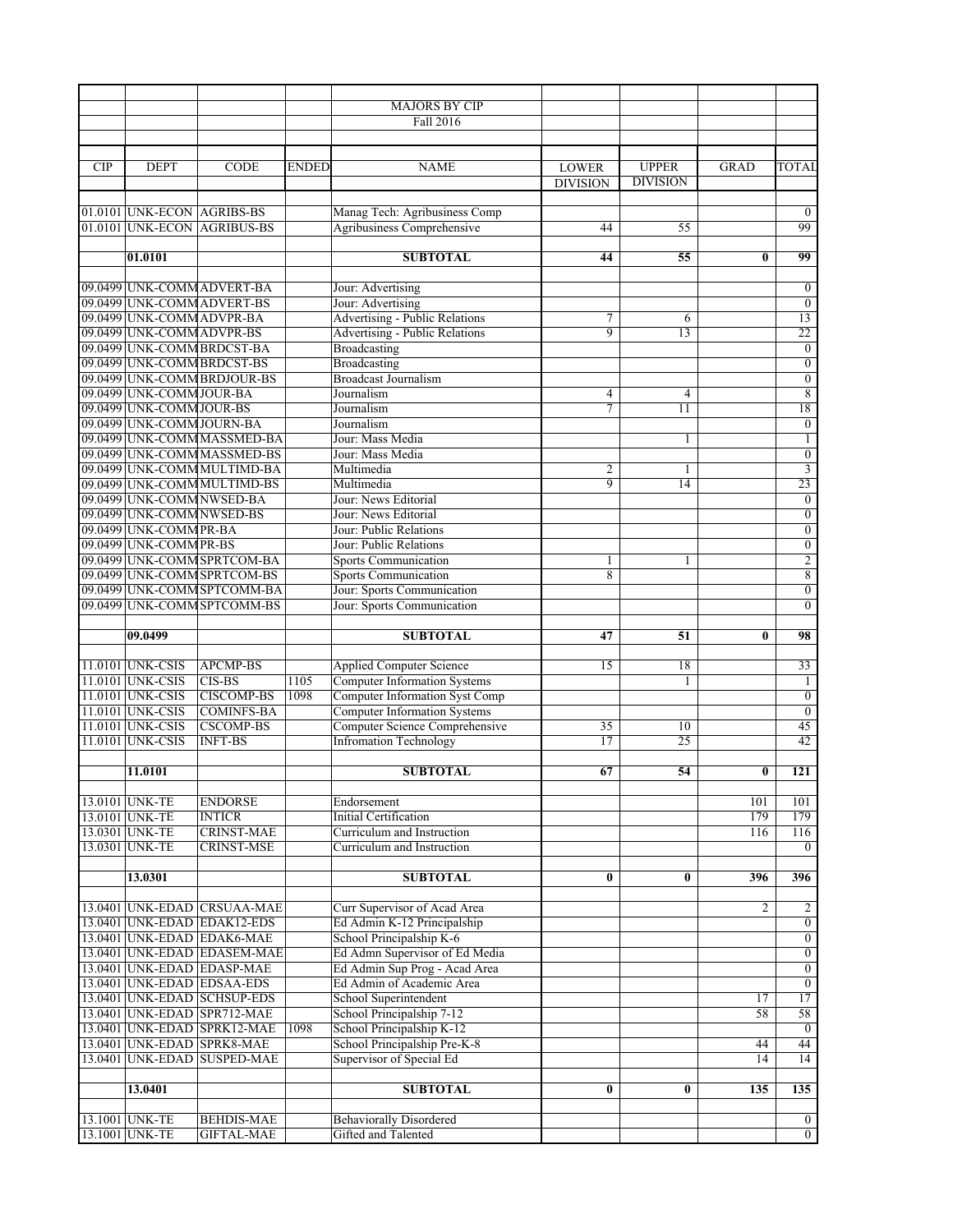| 13.1001 UNK-TE            | MM712-BAE                                                    | 1145 | Mild Moderate 7-12 Field                              |                      | $\overline{3}$                    |          | $\overline{3}$   |
|---------------------------|--------------------------------------------------------------|------|-------------------------------------------------------|----------------------|-----------------------------------|----------|------------------|
| 13.1001 UNK-TE            | MM712S-BAE                                                   |      | Mild Moderate 7-12 Subject                            |                      |                                   |          | $\overline{0}$   |
| 13.1001 UNK-TE            | MMDIS-MAE                                                    |      | Mild Moderate Disabilities                            |                      |                                   |          | $\overline{0}$   |
| 13.1001 UNK-TE            | MMK6-BAE                                                     | 1145 | Mild Moderate K-6 Field                               |                      | 5                                 |          | 5                |
| 13.1001 UNK-TE            | <b>SMDIS-MAE</b>                                             |      | Severe Multiple Disabilities                          |                      |                                   |          | $\boldsymbol{0}$ |
| 13.1001 UNK-TE            | SPE712-BAE                                                   |      | Special Education 7-12 Subject                        | 6                    | $\overline{3}$                    |          | $\overline{9}$   |
| 13.1001 UNK-TE            | <b>SPED-MAE</b>                                              |      | Special Education                                     |                      |                                   | 61       | 61               |
| 13.1001 UNK-TE            | SPEK12-BAE                                                   |      | Special Education K-12 Field                          | 13                   | 16                                |          | 29               |
| 13.1001 UNK-TE            | SPEK6-BAE                                                    | 1145 | Special Education K-6 Subject                         | 8                    | 8                                 |          | 16               |
| 13.1001 UNK-TE            | <b>SPLRDS-MAE</b>                                            |      | <b>Specific Learning Disabilities</b>                 |                      |                                   |          | $\theta$         |
|                           |                                                              |      |                                                       |                      |                                   |          |                  |
| 13.1001                   |                                                              |      | <b>SUBTOTAL</b>                                       | 27                   | $\overline{35}$                   | 61       | 123              |
|                           |                                                              |      |                                                       |                      |                                   |          |                  |
| 13.1101 UNK-CSP           | <b>CLMHC-MSE</b>                                             |      | Clinical Mental Health Counsel                        |                      |                                   | 47       | 47               |
| 13.1101 UNK-CSP           | <b>CMCOUN-MSE</b>                                            |      | <b>Community Counseling</b>                           |                      |                                   |          | $\overline{0}$   |
| 13.1101 UNK-CSP           | <b>COUNSL-EDS</b>                                            |      | Counseling                                            |                      |                                   |          | $\overline{0}$   |
| 13.1101 UNK-CSP           | <b>ELSCCS-MSE</b>                                            |      | <b>Elementary Guidance Counseling</b>                 |                      |                                   |          | $\boldsymbol{0}$ |
| 13.1101 UNK-CSP           | <b>ELSCDC-MSE</b>                                            |      | Elementary and Secondary Couns                        |                      |                                   |          | $\overline{0}$   |
| 13.1101 UNK-CSP           | <b>SCCSRH-MSE</b>                                            |      | School Counseling-Rehab                               |                      |                                   |          | $\overline{0}$   |
| 13.1101 UNK-CSP           | <b>SCELEM-MSE</b>                                            |      | <b>School Counseling Elementary</b>                   |                      |                                   | 8        | $\overline{8}$   |
| 13.1101 UNK-CSP           | <b>SCHPSY-EDS</b>                                            |      | <b>School Psychology</b>                              |                      |                                   | 44       | 44               |
| 13.1101 UNK-CSP           | <b>SCSEC-MSE</b>                                             |      | School Counseling Secondary                           |                      |                                   | 26       | 26               |
| 13.1101 UNK-CSP           | <b>SCSTAF-MSE</b>                                            | 1155 | School Counsel Student Affairs                        |                      |                                   | 10       | 10               |
| 13.1101 UNK-CSP           | <b>SDSCCS-MSE</b>                                            | 1098 | <b>Secondary Guidance Counseling</b>                  |                      |                                   |          | $\overline{0}$   |
| 13.1101 UNK-CSP           | <b>STDAFF-MSE</b>                                            |      | <b>Student Affairs</b>                                |                      |                                   | 36       | 36               |
|                           |                                                              |      |                                                       |                      |                                   |          |                  |
| 13.1101                   |                                                              |      | <b>SUBTOTAL</b>                                       | $\bf{0}$             | $\bf{0}$                          | 171      | 171              |
|                           |                                                              |      |                                                       |                      |                                   |          |                  |
| 13.1202 UNK-TE            | <b>ECED-MAE</b>                                              |      | Early Childhood Education                             |                      |                                   |          | $\boldsymbol{0}$ |
| 13.1202 UNK-TE            | <b>ECINC-BAE</b>                                             |      | Early Childhood Inclusive                             | $\overline{35}$      | 66                                |          | 101              |
| 13.1202 UNK-TE            | <b>ECSPED-MAE</b>                                            |      | Early Childhood Special Ed                            |                      |                                   |          | $\boldsymbol{0}$ |
| 13.1202 UNK-TE            | <b>ECUNI-BAE</b>                                             | 1145 | Early Childhood Unified B-3rd                         |                      | 30                                |          | 30               |
| 13.1202 UNK-TE            | <b>ELED-BAE</b>                                              |      | Elementary Education Field K-6                        | 143                  | 210                               |          | 353              |
| 13.1202 UNK-TE            | <b>ELEDSP-MAE</b>                                            |      | <b>ELED</b> Spec                                      |                      |                                   |          | $\boldsymbol{0}$ |
| 13.1202 UNK-TE            | ELR712-MAE                                                   |      | El Ed Reading Spec 7-12                               |                      |                                   |          | $\boldsymbol{0}$ |
| 13.1202 UNK-TE            | ELRK12-MAE                                                   |      | El EdReading Spec K-12                                |                      |                                   |          |                  |
|                           |                                                              |      |                                                       |                      |                                   |          |                  |
|                           |                                                              |      |                                                       |                      |                                   |          | $\boldsymbol{0}$ |
| 13.1202 UNK-TE            | ELRK6-MAE                                                    |      | El Ed Reading Spec K-6                                |                      |                                   |          | $\overline{0}$   |
| 13.1202 UNK-TE            | MIDED-MSE                                                    |      | Middle School Education- MSE                          |                      |                                   |          | $\overline{0}$   |
| 13.1202 UNK-TE            | MIDGRD-BAE                                                   |      | Middle Grades Field 4-9                               | 10                   | 12                                |          | 22               |
| 13.1202 UNK-TE            | MIDGRD-BSE                                                   |      | Middle Grades Field 4-9                               | 12                   | 23                                |          | 35               |
| 13.1202 UNK-TE            | MIDSCL-MAE                                                   |      | Middle School                                         |                      |                                   |          | $\overline{0}$   |
| 13.1202 UNK-TE            | RDPK12-MAE                                                   |      | Reading PK-12                                         |                      |                                   | 40       | 40               |
| 13.1202                   |                                                              |      | <b>SUBTOTAL</b>                                       | 200                  | 341                               | 40       | 581              |
|                           |                                                              |      |                                                       |                      |                                   |          |                  |
|                           | 13.1303 UNK-BSED BESPPT-MSE                                  |      | Bus Ed Spec Prof Teacher                              |                      |                                   |          | $\overline{0}$   |
|                           | 13.1303 UNK-BSED BMT612-BAE                                  |      | Bus Mkting Inf Tech 6-12 Field                        |                      | 5                                 |          | 5 <sup>5</sup>   |
| 13.1303 UNK-BSED BSAD-MSE |                                                              |      | <b>Business Spec Acad Discipline</b>                  |                      |                                   |          | $\overline{0}$   |
| 13.1303 UNK-BSED BT-MSE   |                                                              |      | <b>Business and Technology</b>                        |                      |                                   |          | $\overline{0}$   |
|                           | 13.1303 UNK-BSED BUS612-BAE                                  |      | Basic Business 6-12 Subject                           | 6                    | 6                                 |          | 12               |
|                           | 13.1303 UNK-BSED BUS712-BAE                                  |      | Business 7-12 Subject                                 |                      |                                   |          | $\boldsymbol{0}$ |
|                           | 13.1303 UNK-BSED CBE612-BAE                                  | 1118 | <b>Business Education</b>                             |                      |                                   |          | $\overline{0}$   |
|                           | 13.1303 UNK-BSED MRK712-BAE                                  |      | Marketing Education 7-12                              |                      |                                   |          | $\overline{0}$   |
| 13.1303 UNK-BSED          | VBE712-BAE                                                   |      | Vocational Business 7-12 Field                        |                      |                                   |          | $\overline{0}$   |
|                           | 13.1303 UNK-BSED VGDCSL-MSE                                  |      | <b>Vocational Guidance Counseling</b>                 |                      |                                   |          | $\boldsymbol{0}$ |
|                           | 13.1303 UNK-BSED VOEDAD-MSE                                  |      | Vo Ed Academic Discipline                             |                      |                                   |          | $\overline{0}$   |
| 13.1303 UNK-BSED          | <b>VOEDAG-MSE</b>                                            |      | Voc Ed Prof Tch-Agriculture                           |                      |                                   |          | $\overline{0}$   |
|                           |                                                              |      | Voc Ed Prf Tch-Business Ed                            |                      |                                   |          | $\overline{0}$   |
|                           | 13.1303 UNK-BSED VOEDBE-MSE                                  |      |                                                       |                      |                                   |          |                  |
| 13.1303 UNK-BSED          | <b>VOEDFS-MSE</b>                                            |      | Vocational Ed Prof Teach-FCSC                         |                      |                                   |          | $\boldsymbol{0}$ |
| 13.1303 UNK-BSED          | VOEDPT-MSE                                                   |      | Vocational Distributive Educ                          |                      |                                   |          | $\boldsymbol{0}$ |
| 13.1303 UNK-BSED          | <b>VOEDSN-MSE</b>                                            |      | Voc Ed Prof Tch- Voc Spc Needs                        |                      |                                   |          | $\overline{0}$   |
| 13.1303 UNK-BSED          | <b>VOEDTI-MSE</b>                                            |      | Voc Ed Prf Tch-Trd and Ind Ed                         |                      |                                   |          | $\theta$         |
|                           |                                                              |      |                                                       |                      |                                   |          |                  |
| 13.1303                   |                                                              |      | <b>SUBTOTAL</b>                                       | 6                    | 11                                | $\bf{0}$ | 17               |
|                           |                                                              |      |                                                       |                      |                                   |          |                  |
|                           | 13.1314 UNK-PEREC ADPTPE-MAE                                 |      | <b>Adapted Physical Education</b>                     |                      |                                   |          | $\overline{0}$   |
|                           | 13.1314 UNK-PEREC EXSCICP-BS                                 | 1078 | Exercise Science Comprehensive                        |                      |                                   |          | $\overline{0}$   |
|                           | 13.1314 UNK-PEREC HED712-BAE                                 |      | Health Education 7-12 Subject                         | $\overline{2}$       | $\overline{2}$                    |          | $\overline{4}$   |
|                           | 13.1314 UNK-PEREC HPEK12-BAE<br>13.1314 UNK-PEREC HPPK12-BAE | 1145 | Health and PE K-12 Field<br>Health and PE PK-12 Field | $\overline{2}$<br>16 | $\overline{23}$<br>$\overline{9}$ |          | 25<br>25         |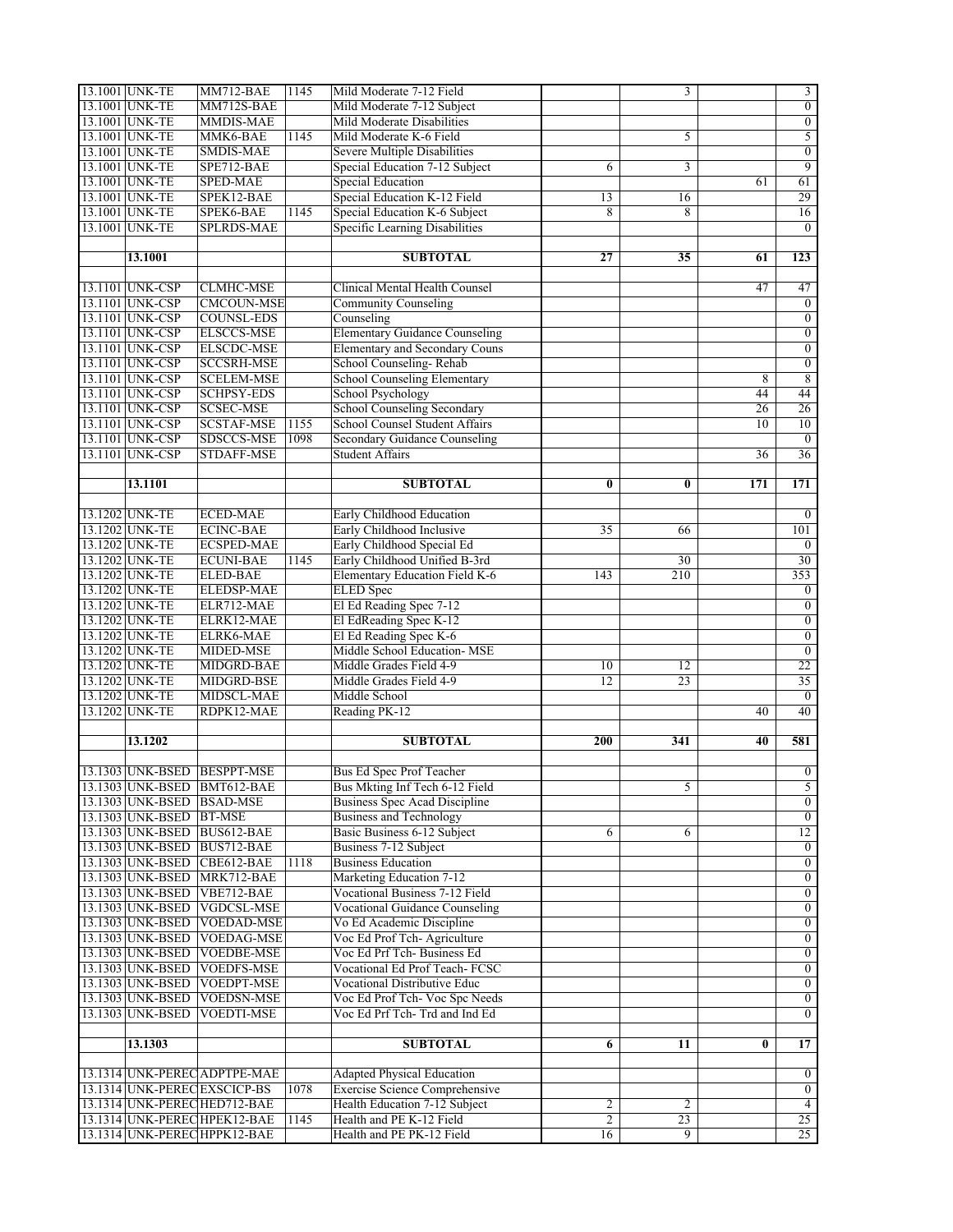| 13.1314 UNK-PEREC PE-712-BAE         |                              |      | Physical Education 7-12 Subj                            | 3                   | 6                    |          | 9                             |
|--------------------------------------|------------------------------|------|---------------------------------------------------------|---------------------|----------------------|----------|-------------------------------|
|                                      | 13.1314 UNK-PEREC PEACD-MAE  |      | PE-Academic Option                                      |                     |                      |          | $\boldsymbol{0}$              |
|                                      | 13.1314 UNK-PEREC PECOMP-BS  |      | <b>Physical Education Comp</b>                          |                     | 2                    |          | $\overline{c}$                |
|                                      | 13.1314 UNK-PEREC PEEXSC-MAE |      | Physical Education Exer Sci                             |                     |                      | 7        | 7                             |
| 13.1314 UNK-PEREC PEK6-BAE           |                              |      | Physical Education K-6 Subject                          |                     | 1                    |          | $\mathbf{1}$                  |
| 13.1314 UNK-PEREC PE-MAE             |                              |      | <b>Physical Education</b>                               |                     |                      | 18       | 18                            |
|                                      | 13.1314 UNK-PEREC PEMSTR-MAE |      | PE Master Teacher                                       |                     |                      | 18       | 18                            |
| 13.1314 UNK-PEREC PEPK6-BAE          |                              |      | Physical Education PK-6 Subject                         |                     | 1                    |          | 1                             |
|                                      | 13.1314 UNK-PEREC PETHES-MAE |      | PE Thesis Option                                        |                     |                      |          | $\overline{0}$                |
|                                      | 13.1314 UNK-PEREC SUPPE-MAE  |      | Supervisor Physical Education                           |                     |                      |          | $\boldsymbol{0}$              |
|                                      |                              |      | <b>Science Education</b>                                |                     |                      |          | $\overline{0}$                |
| 13.1316 UNK-BIOL SCIED-MSE           |                              |      |                                                         |                     |                      |          |                               |
| 13.1316 UNK-BIOL                     | <b>SCIMTH-MSE</b>            |      | <b>Science Math Education</b>                           |                     |                      | 26       | 26                            |
|                                      |                              |      |                                                         |                     |                      |          |                               |
| 13.1316                              |                              |      | <b>SUBTOTAL</b>                                         | 23                  | 44                   | 69       | 136                           |
|                                      |                              |      |                                                         |                     |                      |          |                               |
| 13.1399 UNK-TE                       | <b>EDTECH-MSE</b>            |      | <b>Educational Technology</b>                           |                     |                      |          | $\boldsymbol{0}$              |
| 13.1399 UNK-TE                       | <b>INTECH-MSE</b>            |      | <b>Instructional Technology</b>                         |                     |                      | 100      | 100                           |
| 13.1399 UNK-TE                       | <b>ITEC-MAE</b>              |      | <b>ITEC Prof Tch with Tech Ed Spc</b>                   |                     |                      |          | $\mathbf{0}$                  |
|                                      |                              |      |                                                         |                     |                      |          |                               |
| 13.1399                              |                              |      | <b>SUBTOTAL</b>                                         | 0                   | $\bf{0}$             | 100      | <b>100</b>                    |
|                                      |                              |      |                                                         |                     |                      |          |                               |
| 16.0101 UNK-MODL MODLA-BA            |                              |      | Modern Language                                         | 6                   |                      |          | 6                             |
|                                      | 16.0101 UNK-MODL MODLA-BAE   |      | Modern Languages 7-12 Subject                           | 8                   | $\overline{c}$       |          | 10                            |
|                                      |                              |      |                                                         |                     |                      |          |                               |
| 16.0101                              |                              |      | <b>SUBTOTAL</b>                                         | 14                  | $\overline{2}$       | $\bf{0}$ | $\overline{16}$               |
|                                      |                              |      |                                                         |                     |                      |          |                               |
|                                      | 16.0501 UNK-GERM GER712-BAE  | 1155 | German 7-12 Subject                                     |                     |                      |          | $\boldsymbol{0}$              |
|                                      | 16.0501 UNK-GERM GERMAN-BA   | 1155 | German                                                  |                     |                      |          | $\boldsymbol{0}$              |
|                                      | 16.0501 UNK-GERM GERMAN-MAE  |      | <b>German Education</b>                                 |                     |                      |          | $\boldsymbol{0}$              |
|                                      |                              |      |                                                         |                     |                      |          |                               |
|                                      | 16.0501 UNK-GERM GERMTR-BA   | 1155 | German Translation and Interp                           |                     |                      |          | $\overline{0}$                |
|                                      |                              |      |                                                         |                     |                      |          |                               |
| 16.0501                              |                              |      | <b>SUBTOTAL</b>                                         | $\bf{0}$            | $\bf{0}$             | $\bf{0}$ | 0                             |
|                                      |                              |      |                                                         |                     |                      |          |                               |
| 16.0901 UNK-FREN                     | <b>FRENCH-BA</b>             | 1155 | French                                                  |                     |                      |          | $\boldsymbol{0}$              |
|                                      | 16.0901 UNK-FREN FRENCH-MAE  |      | <b>French Education</b>                                 |                     |                      |          | $\boldsymbol{0}$              |
| 16.0901 UNK-FREN                     | <b>FRENTR-BA</b>             | 1155 | French Translation and Interp                           |                     |                      |          | $\boldsymbol{0}$              |
|                                      |                              |      |                                                         |                     |                      |          |                               |
| 16.0901 UNK-FREN                     | FRN712-BAE                   | 1155 | French 7-12 Subject                                     | 1                   | 1                    |          | $\overline{2}$                |
|                                      |                              |      |                                                         |                     |                      |          |                               |
| 16.0901                              |                              |      | <b>SUBTOTAL</b>                                         | $\mathbf{1}$        | 1                    | 0        | $\mathbf{2}$                  |
|                                      |                              |      |                                                         |                     |                      |          |                               |
| 16.0905 UNK-SPAN ESL-BAE             |                              | 1118 | English as a Second Lang Subj                           |                     |                      |          | $\overline{0}$                |
| 16.0905 UNK-SPAN                     | <b>SPANISH-BA</b>            | 1155 | Spanish                                                 |                     | $\overline{4}$       |          | $\overline{4}$                |
| 16.0905 UNK-SPAN                     | <b>SPAN-MAE</b>              |      | Spanish Education                                       |                     |                      | 29       | 29                            |
| 16.0905 UNK-SPAN                     | <b>SPANTR-BA</b>             | 1155 | Spanish Trans and Interp                                |                     | 7                    |          | $\tau$                        |
| 16.0905 UNK-SPAN                     | <b>SPANTRC-BS</b>            |      | <b>Speech Trans Interpret Comp</b>                      | 10                  | $\mathbf{1}$         |          | 11                            |
| 16.0905 UNK-SPAN                     | SPN712-BAE                   | 1155 | Spanish 7-12 Subject                                    | 1                   | 9                    |          | 10                            |
|                                      | 16.0905 UNK-SPAN SPSPAD-MAE  |      | Spanish Spec-Acad Discipline                            |                     |                      |          | $\overline{0}$                |
|                                      |                              |      |                                                         |                     |                      |          |                               |
| 16.0905                              |                              |      | <b>SUBTOTAL</b>                                         | 11                  | 21                   | 29       | 61                            |
|                                      |                              |      |                                                         |                     |                      |          |                               |
| 19.0499 UNK-FSID                     | <b>ECFAD-BS</b>              |      |                                                         | $\overline{4}$      | 20                   |          | 24                            |
|                                      |                              |      | Eearly Chhd Family Advocacy<br><b>Family Studies</b>    | 30                  | 65                   |          |                               |
| 19.0499 UNK-FSID                     | <b>FSTDS-BS</b>              |      |                                                         | 17                  |                      |          | 95                            |
| 19.0499 UNK-FSID                     | <b>INTDS-BS</b>              | 1165 | Interior Design Comprehensive                           | 8                   | 16<br>$\overline{c}$ |          | 33<br>10                      |
| 19.0499 UNK-FSID                     | <b>INTPRD-BS</b>             |      | Interior and Product Design                             |                     |                      |          |                               |
| 19.0499                              |                              |      |                                                         | 59                  | 103                  | $\bf{0}$ | 162                           |
|                                      |                              |      | <b>SUBTOTAL</b>                                         |                     |                      |          |                               |
|                                      |                              |      |                                                         |                     |                      |          |                               |
| 23.0101 UNK-ENG                      | ENG712-BAE                   |      | English 7-12 Subject                                    | 18                  | $\overline{21}$      |          | 39                            |
| 23.0101 UNK-ENG                      | <b>ENGAD-MAE</b>             |      | English Spec-Acad Discipline                            |                     |                      |          | $\mathbf{0}$                  |
| 23.0101 UNK-ENG                      | <b>ENGLISH-BA</b>            |      | English                                                 | 7                   | 7                    |          | $\overline{14}$               |
| 23.0101 UNK-ENG                      | <b>ENGLISH-MA</b>            |      | English                                                 |                     |                      | 12       | 12                            |
| 23.0101 UNK-ENG                      | <b>ENGSPT-MAE</b>            |      | English Spec-Prof Teaching                              |                     |                      |          | $\mathbf{0}$                  |
| 23.0101 UNK-ENG                      | ENGWRIT-BA                   |      | <b>English Writing</b>                                  | 10                  | 16                   |          | 26                            |
| 23.0101 UNK-ENG                      | LAR712-BAE                   |      | Language Arts 7-12 Field                                | 4                   | 10                   |          | 14                            |
| 23.0101 UNK-ENG                      | WRTG-MFA                     | 1141 | Writing                                                 |                     |                      |          | $\overline{0}$                |
|                                      |                              |      |                                                         |                     |                      |          |                               |
| 23.0101                              |                              |      | <b>SUBTOTAL</b>                                         | 39                  | $\overline{54}$      | 12       | 105                           |
|                                      |                              |      |                                                         |                     |                      |          |                               |
| 23.1304 UNK-SPCH<br>23.1304 UNK-SPCH | ORGCOMM-BS<br>ORGRECM-BS     |      | Org Comm Comprehensive<br>Organizational Relational Com | 1<br>$\overline{9}$ | 2<br>33              |          | $\overline{\mathbf{3}}$<br>42 |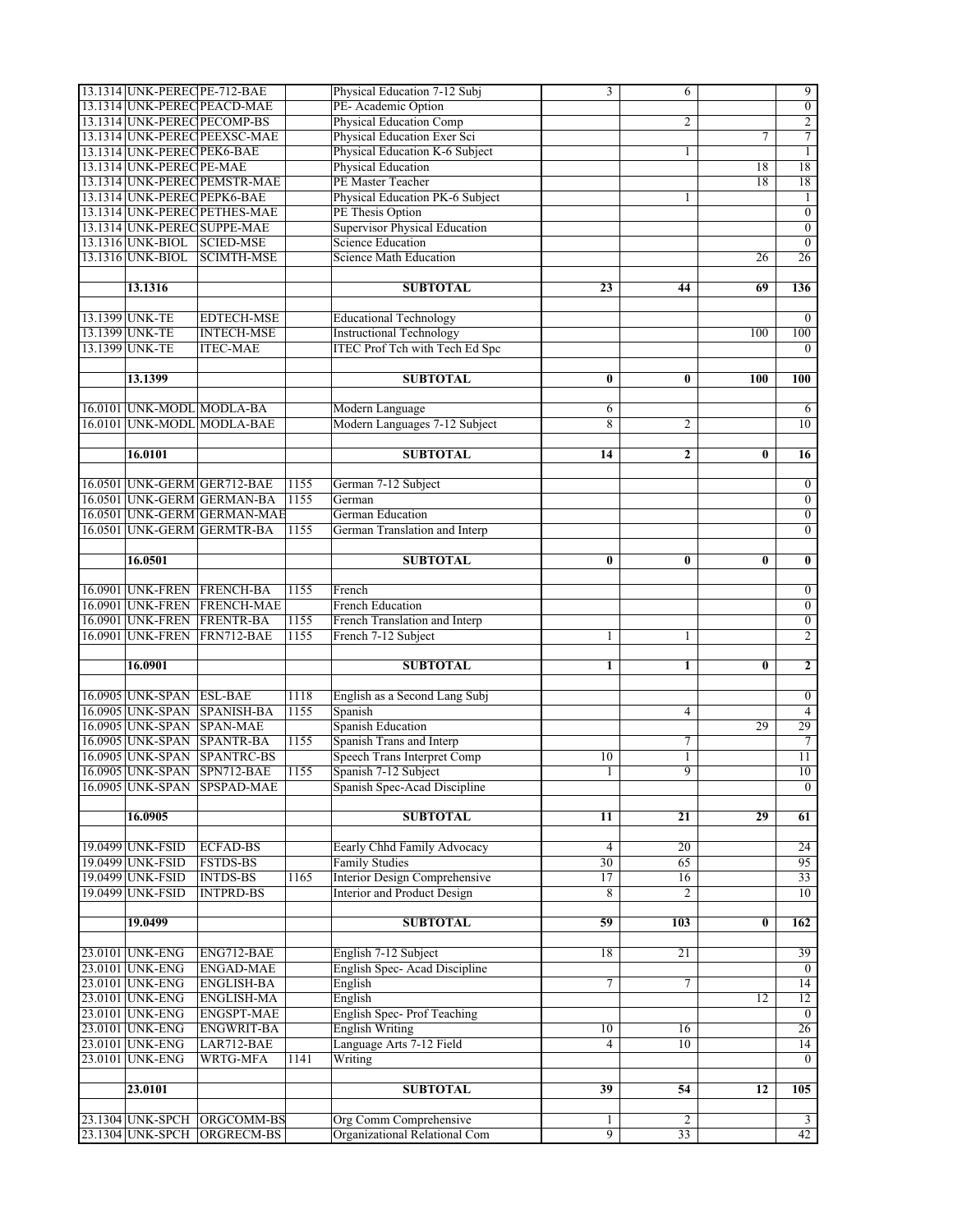|             |                            | 23.1304 UNK-SPCH SPC712-BAE  | 1165 | Speech Communication 7-12 Sub       | 1               |                |          | 1                       |
|-------------|----------------------------|------------------------------|------|-------------------------------------|-----------------|----------------|----------|-------------------------|
|             |                            | 23.1304 UNK-SPCH SPCHCOM-BA  |      | <b>Speech Communication</b>         |                 |                |          | $\overline{0}$          |
|             |                            | 23.1304 UNK-SPCH SPCHCOM-BS  |      | <b>Speech Communication</b>         |                 |                |          | $\overline{0}$          |
|             |                            | 23.1304 UNK-SPCH SPSAD-MAE   |      | Speech Comm Spec- Acad Dscp         |                 |                |          | $\boldsymbol{0}$        |
|             |                            | 23.1304 UNK-SPCH SPSPT-MAE   |      | Speech Comm Spec- Prof Tch          |                 |                |          | $\boldsymbol{0}$        |
|             |                            |                              |      |                                     |                 |                |          |                         |
|             | 23.1304                    |                              |      | <b>SUBTOTAL</b>                     | 11              | 35             | $\bf{0}$ | 46                      |
|             |                            |                              |      |                                     |                 |                |          |                         |
| 24.0102 UNK |                            | <b>DECIDING-U</b>            |      | Deciding                            | 248             | 16             |          | 264                     |
|             | 24.0102 UNK-CNSS           | <b>GENSTD-BGS</b>            |      | <b>General Studies</b>              | 1               | 17             |          | 18                      |
|             |                            | 24.0102 UNK-CFAH GSARTS-BGS  |      | <b>General Studies</b>              |                 |                |          | $\overline{0}$          |
|             | 24.0102 UNK-CNSS           | <b>GSSCI-BGS</b>             |      | <b>General Studies</b>              |                 |                |          | $\overline{0}$          |
| 24.0102 UNK |                            | <b>NONDEGREE</b>             |      | Non-Degree                          | 382             | 2              |          | 384                     |
| 24.0102 UNK |                            | NONDEGR-G                    |      | Graduate Non-Degree                 |                 |                | 176      | 176                     |
| 24.0102 UNK |                            | <b>PREMASTER</b>             |      | Pre-Masters Course Work             |                 |                | 1        | $\mathbf{1}$            |
|             |                            |                              |      |                                     |                 |                |          |                         |
|             |                            |                              |      |                                     | 631             | 35             | 177      | 843                     |
|             | 24.0102                    |                              |      | <b>SUBTOTAL</b>                     |                 |                |          |                         |
|             |                            |                              |      |                                     | $\overline{4}$  | 7              |          |                         |
|             | 26.0101 UNK-BIOL           | BIO712-BSE                   |      | Biology 7-12 Subject                |                 |                |          | 11                      |
|             | 26.0101 UNK-BIOL           | <b>BIOAD-MSE</b>             |      | <b>Biology Spec-Acad Discipline</b> |                 |                |          | $\overline{0}$          |
|             | 26.0101 UNK-BIOL           | <b>BIOCOMP-BS</b>            |      | <b>Biology Comprehensive</b>        | 109             | 77             |          | 186                     |
|             | 26.0101 UNK-BIOL           | <b>BIOL-BA</b>               |      | <b>Biology</b>                      |                 |                |          | $\boldsymbol{0}$        |
|             | 26.0101 UNK-BIOL           | <b>BIOL-BS</b>               |      | <b>Biology</b>                      | 10              | 16             |          | 26                      |
|             | 26.0101 UNK-BIOL           | <b>BIOLOGY-MS</b>            |      | Biology                             |                 |                | 12       | 12                      |
|             | 26.0101 UNK-BIOL           | <b>BIOLONL-MS</b>            |      | <b>Biology Online</b>               |                 |                | 211      | 211                     |
|             | 26.0101 UNK-BIOL           | <b>BIOPT-MSE</b>             |      | Biology Spec-Prof Teaching          |                 |                |          | $\boldsymbol{0}$        |
|             | 26.0101 UNK-BIOL           | MOLBIOC-BS                   |      | Molecular Biology Comp              | 6               | 8              |          | 14                      |
|             |                            |                              |      |                                     |                 |                |          |                         |
|             | 26.0101                    |                              |      | <b>SUBTOTAL</b>                     | 129             | 108            | 223      | 460                     |
|             |                            |                              |      |                                     |                 |                |          |                         |
|             |                            | 27.0101 UNK-MATH MA712F-BSE  |      | Mathematics 7-12 Field              | 12              | 12             |          | 24                      |
|             |                            | 27.0101 UNK-MATH MA712S-BSE  | 1118 | Mathematics 7-12 Subject            |                 |                |          | $\overline{0}$          |
|             | 27.0101 UNK-MATH MATH-BA   |                              |      | Mathematics                         |                 |                |          | $\overline{0}$          |
|             | 27.0101 UNK-MATH MATH-BS   |                              |      | Mathematics                         | 3               | 4              |          | 7                       |
|             |                            | 27.0101 UNK-MATH MATHCMP-BS  |      | Mathematics Comprehensive           | $\overline{2}$  |                |          | $\overline{2}$          |
|             |                            | 27.0101 UNK-MATH MATHED-MSE  |      | Mathematics Education               |                 |                |          | $\boldsymbol{0}$        |
|             |                            | 27.0101 UNK-MATH MATHSP-MSE  |      | Math Spec- Academic Discipline      |                 |                |          | $\boldsymbol{0}$        |
|             |                            |                              |      |                                     |                 |                |          |                         |
|             | 27.0101                    |                              |      | <b>SUBTOTAL</b>                     | 17              | 16             | 0        | $\overline{33}$         |
|             |                            |                              |      |                                     |                 |                |          |                         |
|             |                            | 31.0101 UNK-PEREC ATHLTRN-BS |      | <b>Athletic Training Comp</b>       | 42              | 26             |          | 68                      |
|             |                            |                              |      | Exer Sci Fit and Wellnes Comp       | 25              | 36             |          | 61                      |
|             | 31.0101 UNK-PEREC EXSCI-BS | 31.0101 UNK-PEREC EXFITWL-BS |      | <b>Exercise Science</b>             | 54              | 84             |          | 138                     |
|             |                            |                              |      |                                     |                 |                |          |                         |
|             |                            | 31.0101 UNK-PEREC RECMNGT-BS |      | <b>Recreation Management</b>        | $\mathbf{1}$    | 4              |          | 5                       |
|             |                            | 31.0101 UNK-PEREC REPATO-BS  |      | Rec Park Tourism Manag Comp         | $\overline{7}$  | 34             |          | 41                      |
|             |                            |                              |      |                                     |                 |                |          |                         |
|             | 31.0101                    |                              |      | <b>SUBTOTAL</b>                     | 129             | 184            | 0        | 313                     |
|             |                            |                              |      |                                     |                 |                |          |                         |
|             |                            | 31.0504 UNK-PEREC SPTADMC-BS | 1118 | <b>Sports Administration Comp</b>   |                 |                |          | $\bf{0}$                |
|             |                            | 31.0504 UNK-PEREC SPTADMN-BS | 1118 | <b>Sports Administration</b>        | 1               | 3              |          | $\overline{4}$          |
|             |                            | 31.0504 UNK-PEREC SPTMGT-BS  |      | Sports Management                   | 23              | 47             |          | 70                      |
|             |                            | 31.0504 UNK-PEREC SPTMGTC-BS |      | Sports Management Comp              | 8               | 12             |          | 20                      |
|             |                            |                              |      |                                     |                 |                |          |                         |
|             | 31.0504                    |                              |      | <b>SUBTOTAL</b>                     | 32              | 62             | $\bf{0}$ | 94                      |
|             |                            |                              |      |                                     |                 |                |          |                         |
|             | 38.0101 UNK-PHIL           | PHIL-BA                      |      | Philosophy                          | 6               | 2              |          | 8                       |
|             |                            |                              |      |                                     |                 |                |          |                         |
|             | 38.0101                    |                              |      | <b>SUBTOTAL</b>                     | 6               | 2              | $\bf{0}$ | $\overline{\mathbf{8}}$ |
|             |                            |                              |      |                                     |                 |                |          |                         |
|             | 40.0501 UNK-CHEM CHEM-BA   |                              |      | Chemistry                           | 12              | 3              |          | 15                      |
|             | 40.0501 UNK-CHEM CHEM-BS   |                              |      | Chemistry                           |                 |                |          | $\overline{0}$          |
|             |                            | 40.0501 UNK-CHEM CHM712-BSE  |      | Chemistry 7-12 Subject              | $\overline{3}$  | $\overline{4}$ |          | 7                       |
|             |                            | 40.0501 UNK-CHEM CHMCOMP-BS  |      | Chemistry Comprehensive             | 26              | 20             |          | 46                      |
|             |                            | 40.0501 UNK-CHEM PROCHEM-BS  |      | Professional Chemist Comp           | 2               | 4              |          | 6                       |
|             |                            |                              |      |                                     |                 |                |          |                         |
|             | 40.0501                    |                              |      | <b>SUBTOTAL</b>                     | 43              | 31             | 0        | 74                      |
|             |                            |                              |      |                                     |                 |                |          |                         |
|             | 40.0801 UNK-PHYS           | <b>ARCH</b>                  | 1155 | Architecture                        |                 |                |          | $\overline{0}$          |
|             | 40.0801 UNK-PHYS           | <b>ASTROPH-BS</b>            |      | Astrophysics Comprehensive          | $\mathbf{1}$    |                |          | $\mathbf{1}$            |
|             | 40.0801 UNK-PHYS ENGINEER  |                              |      | Engineering                         | $\overline{11}$ | $\overline{c}$ |          | 13                      |
|             |                            |                              |      |                                     |                 |                |          |                         |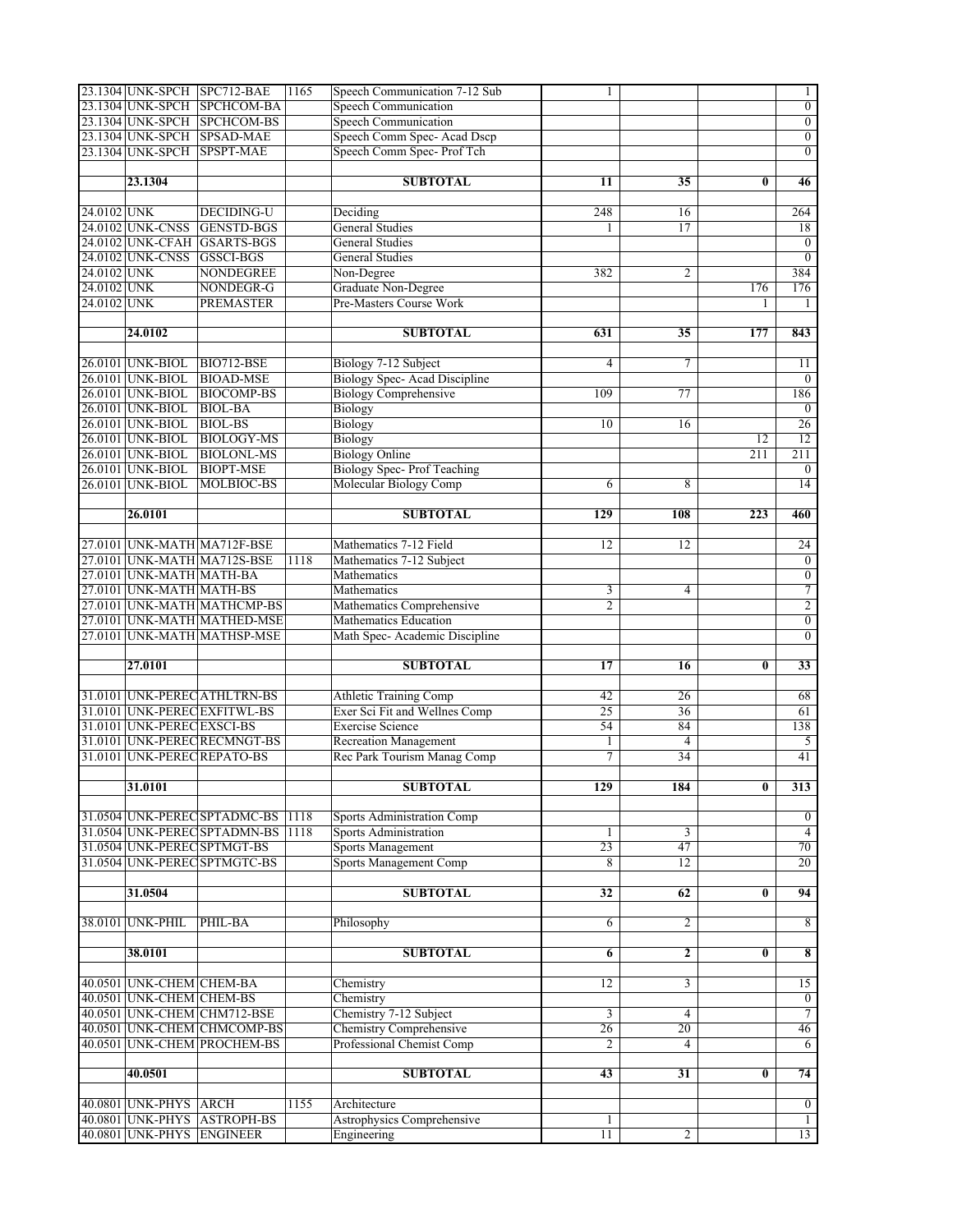| 40.0801 UNK-PHYS METEOR    |                             |      | Meteorology                    | 1               |                |          | 1                |
|----------------------------|-----------------------------|------|--------------------------------|-----------------|----------------|----------|------------------|
|                            | 40.0801 UNK-PHYS PHS712-BSE | 1118 | Physical Science 7-12 Field    |                 |                |          | $\boldsymbol{0}$ |
|                            | 40.0801 UNK-PHYS PHY712-BSE |      | Physics 7-12 Subject           | 1               | 1              |          | $\overline{2}$   |
|                            | 40.0801 UNK-PHYS PHYCOMP-BS |      | Physics Comprehensive          | 1               | 1              |          | $\overline{2}$   |
| 40.0801 UNK-PHYS PHYS-BA   |                             |      | Physics                        |                 |                |          | $\overline{0}$   |
| 40.0801 UNK-PHYS PHYS-BS   |                             |      | Physics                        | 9               | 4              |          | 13               |
| 40.0801 UNK-PHYS PHYSCI-BA |                             |      | Physical Science               |                 |                |          | $\overline{0}$   |
| 40.0801 UNK-PHYS PHYSCI-BS |                             |      | Physical Science               | 2               |                |          | $\overline{2}$   |
|                            |                             |      |                                |                 |                |          |                  |
| 40.0801                    |                             |      | <b>SUBTOTAL</b>                | 26              | 8              | $\bf{0}$ | $\overline{34}$  |
|                            |                             |      |                                |                 |                |          |                  |
| 42.0101 UNK-PSY            | PSY712-BAE                  |      | Psychology 7-12 Subject        | 1               |                |          | $\mathbf{1}$     |
| 42.0101 UNK-PSY            | <b>PSYBIOL-BS</b>           |      | Psychobiology                  | 10              | 32             |          | 42               |
| 42.0101 UNK-PSY            | <b>PSYCH-BA</b>             |      |                                |                 | 12             |          | 15               |
| 42.0101 UNK-PSY            |                             |      | Psychology                     | 3               |                |          |                  |
|                            | PSYCH-BS                    |      | Psychology                     | 46              | 60             |          | 106              |
| 42.0101 UNK-PSY            | <b>PSYCOMP-BS</b>           |      | Psychology Comprehensive       | 6               | 10             |          | 16               |
|                            |                             |      |                                |                 |                |          |                  |
| 42.0101                    |                             |      | <b>SUBTOTAL</b>                | 66              | 114            | $\bf{0}$ | 180              |
|                            |                             |      |                                |                 |                |          |                  |
| 43.0104 UNK-CJUS           | $CI-BS$                     |      | Criminal Justice               | 70              | 51             |          | 121              |
| 43.0104 UNK-CJUS           | <b>CJCOMP-BS</b>            |      | Criminal Justice Comprehensive | 9               | 28             |          | $\overline{37}$  |
|                            |                             |      |                                |                 |                |          |                  |
| 43.0104                    |                             |      | <b>SUBTOTAL</b>                | 79              | 79             | $\bf{0}$ | 158              |
|                            |                             |      |                                |                 |                |          |                  |
|                            | 44.0701 UNK-SOWK SOCWKC-BS  |      | Social Work Comprehensive      | 59              | 61             |          | 120              |
|                            |                             |      |                                |                 |                |          |                  |
| 44.0701                    |                             |      | <b>SUBTOTAL</b>                | 59              | 61             | 0        | 120              |
|                            |                             |      |                                |                 |                |          |                  |
|                            | 45.0601 UNK-ECON BSECON-BS  |      | <b>Business Economics Comp</b> |                 |                |          | $\bf{0}$         |
| 45.0601 UNK-ECON ECON-BA   |                             |      | Economics                      | 5               | 2              |          | 7                |
| 45.0601 UNK-ECON ECON-BS   |                             |      | Economics                      |                 |                |          | $\overline{0}$   |
|                            |                             |      |                                |                 |                |          |                  |
| 45.0601                    |                             |      | <b>SUBTOTAL</b>                | 5               | $\overline{2}$ | $\bf{0}$ | $\overline{7}$   |
|                            |                             |      |                                |                 |                |          |                  |
|                            | 45.0701 UNK-GEOG GEO712-BAE |      | Geography 7-12 Subject         |                 |                |          | $\boldsymbol{0}$ |
|                            | 45.0701 UNK-GEOG GEO712-BSE |      | Geography 7-12 Subject         |                 |                |          | $\overline{0}$   |
| 45.0701 UNK-GEOG GEOG-BA   |                             |      | Geography                      |                 |                |          | $\overline{0}$   |
| 45.0701 UNK-GEOG GEOG-BS   |                             |      | Geography                      | 1               | 1              |          | $\overline{2}$   |
| 45.0701 UNK-GEOG GEOGIS-BS |                             |      | Geography and GIScience        | 1               | 5              |          | $\overline{6}$   |
|                            | 45.0701 UNK-GEOG GISSPAN-BS | 1078 | Geography GIS-Spatial Analysis |                 |                |          | $\overline{0}$   |
|                            |                             |      |                                |                 |                |          |                  |
| 45.0701                    |                             |      | <b>SUBTOTAL</b>                | $\mathbf{2}$    | 6              | 0        | 8                |
|                            |                             |      |                                |                 |                |          |                  |
| 45.0901 UNK-INTS           | <b>INTLSTD-BA</b>           |      | <b>International Studies</b>   | 10              | 16             |          | $\overline{26}$  |
|                            |                             |      |                                |                 |                |          |                  |
| 45.0901                    |                             |      | <b>SUBTOTAL</b>                | 10              | 16             | $\bf{0}$ | $\overline{26}$  |
|                            |                             |      |                                |                 |                |          |                  |
| 45.1001 UNK-PSCI           | <b>LAW</b>                  |      | Law                            | 2               |                |          | $\overline{2}$   |
| 45.1001 UNK-PSCI           | PSC712-BAE                  |      | Political Science 7-12 Subject |                 | 1              |          | $\mathbf{1}$     |
| 45.1001 UNK-PSCI           | <b>PSCI-BA</b>              |      | <b>Political Science</b>       |                 | 5              |          | $\overline{5}$   |
| 45.1001 UNK-PSCI           | <b>PSCI-BS</b>              |      | <b>Political Science</b>       | 17              | 18             |          | 35               |
| 45.1001 UNK-PSCI           | <b>PUBADMN-BS</b>           |      | <b>Public Administration</b>   | $\overline{c}$  |                |          | $\overline{2}$   |
|                            |                             |      |                                |                 |                |          |                  |
| 45.1001                    |                             |      | <b>SUBTOTAL</b>                | 21              | 24             | $\bf{0}$ | 45               |
|                            |                             |      |                                |                 |                |          |                  |
| 45.1101 UNK-SOC            | SOC712-BAE                  |      | Sociology 7-12 Subject         |                 |                |          | $\overline{0}$   |
| 45.1101 UNK-SOC            | SOC712-BSE                  |      | Sociology 7-12 Subject         |                 |                |          | $\overline{0}$   |
| 45.1101 UNK-SOC            | SOC-BA                      |      | Sociology                      |                 | 1              |          | $\mathbf{1}$     |
| 45.1101 UNK-SOC            | SOC-BS                      | 1165 | Sociology                      | 5               | 21             |          | 26               |
|                            |                             |      |                                |                 |                |          |                  |
| 45.1101                    |                             |      | <b>SUBTOTAL</b>                | 5               | 22             | 0        | $\overline{27}$  |
|                            |                             |      |                                |                 |                |          |                  |
|                            | 50.0501 UNK-THEA THEATRE-BA |      | Theatre                        | 11              | 20             |          | 31               |
| 50.0501 UNK-THEA           | THR712-BAE                  | 1145 | Theatre 7-12 Subject           |                 | 1              |          | $\mathbf{1}$     |
|                            |                             |      |                                |                 |                |          |                  |
| 50.0501                    |                             |      | <b>SUBTOTAL</b>                | 11              | 21             | 0        | $\overline{32}$  |
|                            |                             |      |                                |                 |                |          |                  |
| 50.0701 UNK-ART            | <b>ARTHIST-BA</b>           |      | Art History                    | 1               | 1              |          | $\overline{2}$   |
| 50.0701 UNK-ART            | ARTK12-BAE                  |      | Art K-12 Field                 | $\overline{20}$ | 17             |          | 37               |
| 50.0701 UNK-ART            | ART-MAE                     |      | <b>Art Education</b>           |                 |                |          | $\overline{0}$   |
|                            |                             |      |                                |                 |                |          |                  |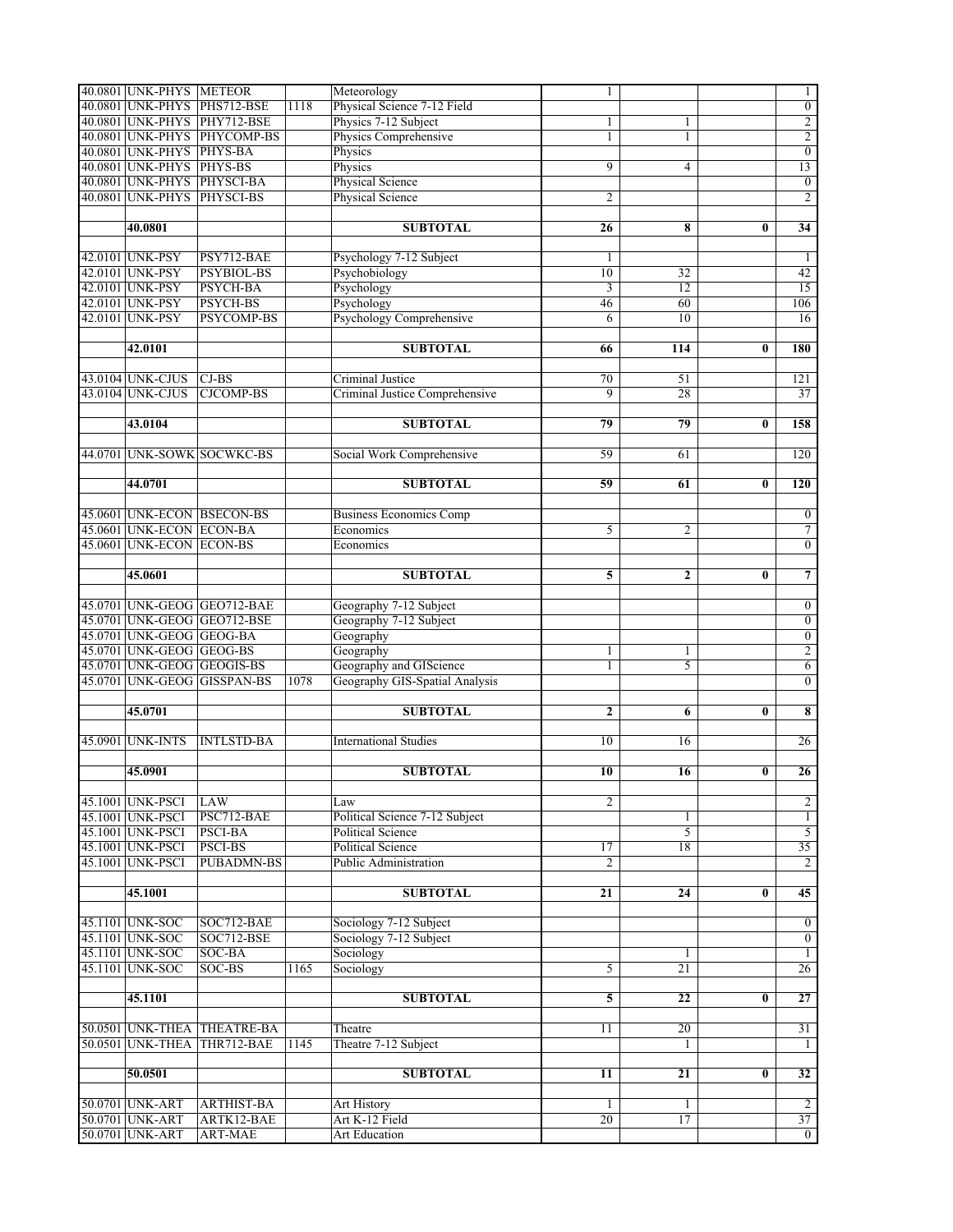| 50.0701 UNK-ART<br><b>ARTPT-MAE</b><br>Art Spec-Prof Teacher<br>$\overline{0}$<br>Art Spec- Acad Discipline<br>$\overline{0}$<br>50.0701 UNK-ART<br><b>ARTSP-MAE</b><br>Studio Art Comprehensive<br>23<br>50.0701 UNK-ART<br><b>STUART-BFA</b><br>8<br>15<br>$\overline{2}$<br>50.0701 UNK-ART<br><b>STUDART-BA</b><br>Studio Art<br>$\mathbf{1}$<br>1<br>Visual Comm and Design Comp<br>58<br>50.0701 UNK-ART<br><b>VISCMD-BFA</b><br>$\overline{27}$<br>31<br>50.0701<br><b>SUBTOTAL</b><br>57<br>194<br>65<br>72<br>50.0901 UNK-MUS<br>Music Spec-Acad Discipline<br>$\overline{0}$<br><b>MSAD-MAE</b><br>50.0901 UNK-MUS<br>MUSEK12-BM<br>Music Ed K-12 Field<br>41<br>19<br>22<br>50.0901 UNK-MUS<br>$\overline{7}$<br>MUSIC-BA<br>Music<br>3<br>4<br>14<br>Music Comprehensive<br>$\overline{9}$<br>50.0901 UNK-MUS<br>MUSIC-BM<br>5<br>28<br>50.0901 UNK-MUS<br>MUSIC-MAE<br>Music Education<br>28<br>$\overline{4}$<br>50.0901 UNK-MUS<br>MUSICTH-BM<br>Musical Theatre Comprehensive<br>4<br>50.0901 UNK-MUS<br>$\overline{0}$<br>MUSK12-BAE<br>Music K-12 Field<br>50.0901 UNK-MUS<br>10<br>MUSPERF-BM<br>Music Performance Comp<br>$\tau$<br>3<br>50.0901 UNK-MUS<br><b>MUSTHRP</b><br>$\overline{0}$<br>1128<br>Music Therapy<br>50.0901<br><b>SUBTOTAL</b><br>34<br>28<br>104<br>42<br>51.0201 UNK-CDIS<br><b>CDIS-BSE</b><br><b>Communication Disorders</b><br>27<br>71<br>44<br>51.0201 UNK-CDIS<br>32<br>SPPATH-MSE<br>32<br>Speech Language Pathology<br>103<br>51.0201<br><b>SUBTOTAL</b><br>27<br>44<br>32<br>51.0999 UNK-HSCI<br><b>HSCI-BS</b><br><b>Health Science</b><br>$\overline{c}$<br>$\overline{5}$<br>3<br>Medical Technology Comp<br>51.0999 UNK-HSCI<br>$\overline{0}$<br>MEDTECH-BS<br>1155<br>Radiography Comprehensive<br>73<br>51.0999 UNK-HSCI<br><b>RADIOG-BS</b><br>42<br>31<br>Respiratory Therapy Comp<br>10<br>51.0999 UNK-HSCI<br><b>RESTHPY-BS</b><br>5<br>5<br>51.0999<br><b>SUBTOTAL</b><br>39<br>88<br>49<br>$\bf{0}$<br>51.1199 UNK-HSCI<br><b>CARDVASPER</b><br>Cardovascular Perfusion<br>$\boldsymbol{0}$<br>51.1199 UNK-HSCI<br><b>CHIRO</b><br>Chiro Osteopathy Podiatry<br>$\mathbf{1}$<br>1<br>51.1199 UNK-HSCI<br><b>CLINLAB</b><br>Clinical Laboratory Science<br>$\overline{2}$<br>$\overline{9}$<br>$\tau$<br><b>DENTAL</b><br>$\overline{4}$<br>51.1199 UNK-HSCI<br>Dental<br>4<br>9<br>51.1199 UNK-HSCI<br><b>DENTHYG</b><br>Dental Hygiene<br>8<br>1<br>51.1199 UNK-HSCI<br>Food Science<br>$\overline{0}$<br><b>FOODSCI</b><br>1118<br>51.1199 UNK-HSCI<br><b>HLTHINFOMG</b><br><b>Health Information Management</b><br>$\overline{0}$<br>24<br>51.1199 UNK-HSCI<br><b>MEDICAL</b><br>Medical<br>$\overline{22}$<br>2<br>51.1199 UNK-HSCI<br><b>MORT</b><br><b>Mortuary Science</b><br>$\mathbf{1}$<br>1<br>Nuclear Medicine Technology<br>$\overline{0}$<br>51.1199 UNK-HSCI<br>NUCMEDTECH<br>185<br><b>NURS</b><br>51.1199 UNK-HSCI<br>Pre-Nursing<br>171<br>14<br>Nursing UNMC<br>51.1199 UNK-HSCI<br><b>NURSUNMC</b><br>$\overline{0}$<br>Occupational Therapy<br>$\overline{7}$<br>51.1199 UNK-HSCI<br><b>OCCUPATION</b><br>7<br>51.1199 UNK-HSCI<br><b>OPTOMETRY</b><br>$\overline{0}$<br>Optometry<br>11<br>51.1199 UNK-HSCI<br>$\overline{9}$<br><b>PHARM</b><br>Pharmacy<br>2<br>Physician Assistant<br>51.1199 UNK-HSCI<br><b>PHYASST</b><br>$\overline{4}$<br>$\overline{2}$<br>6<br><b>PHYTHRPY</b><br>18<br>18<br>51.1199 UNK-HSCI<br>Physical Therapy<br>15<br>51.1199 UNK-HSCI<br><b>RADTECH</b><br>Radiologic Technology<br>10<br>5<br>51.1199 UNK-HSCI<br><b>VETMED</b><br>Veterinary Medicine<br>9<br>9<br><b>SUBTOTAL</b><br>299<br>51.1199<br>266<br>33<br>$\bf{0}$<br>52.0201 UNK-BSAD BSADCMP-BS<br>169<br>258<br>427<br><b>Business Administration Comp</b><br>52.0201 UNK-BSAD BUSADMN-BA 1118<br><b>Business Administration</b><br>$\overline{0}$<br>52.0201 UNK-BSAD BUSADMN-BS<br>151<br><b>Business Administration</b><br>95<br>56<br>52.0201 UNK-BSAD BUS-MBA<br><b>Business Administration</b><br>41<br>41<br>52.0201 UNK-BSAD PREMBA<br>8<br>$\overline{8}$<br>Pre-MBA<br>627<br>52.0201<br><b>SUBTOTAL</b><br>$\overline{225}$<br>353<br>49<br>52.0205 UNK-ITEC<br><b>AVIASYS-BS</b><br>$\overline{23}$<br>40<br>Aviation Syst Mang Comp<br>17<br>89<br>52.0205 UNK-ITEC<br><b>CNSTMNG-BS</b><br><b>Construction Management Comp</b><br>47<br>42<br><b>Industrial Distribution Comp</b><br>52.0205 UNK-ITEC<br>48<br>131<br><b>INDDIST-BS</b><br>83<br>52.0205 UNK-ITEC<br><b>INWTELC-BS</b><br><b>Info Networking Telecomm Comp</b><br>18<br>29<br>11<br>$\overline{0}$<br>52.0205 UNK-ITEC<br><b>ITECAS-BS</b><br>Indust Tech Applied Sci Comp<br>$\overline{7}$<br><b>Industrial Technology</b><br>52.0205 UNK-ITEC<br><b>ITEC-BS</b><br>$\overline{2}$<br>5<br>Telecomm Management Comp<br>$\overline{0}$<br>52.0205 UNK-ITEC<br><b>TELECOM-BS</b> | 50.0701 UNK-ART | <b>ARTONL-MAE</b> | Art Online |  | 72 | 72 |
|-------------------------------------------------------------------------------------------------------------------------------------------------------------------------------------------------------------------------------------------------------------------------------------------------------------------------------------------------------------------------------------------------------------------------------------------------------------------------------------------------------------------------------------------------------------------------------------------------------------------------------------------------------------------------------------------------------------------------------------------------------------------------------------------------------------------------------------------------------------------------------------------------------------------------------------------------------------------------------------------------------------------------------------------------------------------------------------------------------------------------------------------------------------------------------------------------------------------------------------------------------------------------------------------------------------------------------------------------------------------------------------------------------------------------------------------------------------------------------------------------------------------------------------------------------------------------------------------------------------------------------------------------------------------------------------------------------------------------------------------------------------------------------------------------------------------------------------------------------------------------------------------------------------------------------------------------------------------------------------------------------------------------------------------------------------------------------------------------------------------------------------------------------------------------------------------------------------------------------------------------------------------------------------------------------------------------------------------------------------------------------------------------------------------------------------------------------------------------------------------------------------------------------------------------------------------------------------------------------------------------------------------------------------------------------------------------------------------------------------------------------------------------------------------------------------------------------------------------------------------------------------------------------------------------------------------------------------------------------------------------------------------------------------------------------------------------------------------------------------------------------------------------------------------------------------------------------------------------------------------------------------------------------------------------------------------------------------------------------------------------------------------------------------------------------------------------------------------------------------------------------------------------------------------------------------------------------------------------------------------------------------------------------------------------------------------------------------------------------------------------------------------------------------------------------------------------------------------------------------------------------------------------------------------------------------------------------------------------------------------------------------------------------------------------------------------------------------------------------------------------------------------------------------------------------------------------------------------------------------------------------------------------------------------------------------------------------------------------------------------------------------------------------------------------------------------------------------------------------------------------------------------------------------------------------------------------------------------------------------------------------------------------------------------------------------------------------------------------------------------------------------------------------------------------------------------------------------------------------|-----------------|-------------------|------------|--|----|----|
|                                                                                                                                                                                                                                                                                                                                                                                                                                                                                                                                                                                                                                                                                                                                                                                                                                                                                                                                                                                                                                                                                                                                                                                                                                                                                                                                                                                                                                                                                                                                                                                                                                                                                                                                                                                                                                                                                                                                                                                                                                                                                                                                                                                                                                                                                                                                                                                                                                                                                                                                                                                                                                                                                                                                                                                                                                                                                                                                                                                                                                                                                                                                                                                                                                                                                                                                                                                                                                                                                                                                                                                                                                                                                                                                                                                                                                                                                                                                                                                                                                                                                                                                                                                                                                                                                                                                                                                                                                                                                                                                                                                                                                                                                                                                                                                                                                                       |                 |                   |            |  |    |    |
|                                                                                                                                                                                                                                                                                                                                                                                                                                                                                                                                                                                                                                                                                                                                                                                                                                                                                                                                                                                                                                                                                                                                                                                                                                                                                                                                                                                                                                                                                                                                                                                                                                                                                                                                                                                                                                                                                                                                                                                                                                                                                                                                                                                                                                                                                                                                                                                                                                                                                                                                                                                                                                                                                                                                                                                                                                                                                                                                                                                                                                                                                                                                                                                                                                                                                                                                                                                                                                                                                                                                                                                                                                                                                                                                                                                                                                                                                                                                                                                                                                                                                                                                                                                                                                                                                                                                                                                                                                                                                                                                                                                                                                                                                                                                                                                                                                                       |                 |                   |            |  |    |    |
|                                                                                                                                                                                                                                                                                                                                                                                                                                                                                                                                                                                                                                                                                                                                                                                                                                                                                                                                                                                                                                                                                                                                                                                                                                                                                                                                                                                                                                                                                                                                                                                                                                                                                                                                                                                                                                                                                                                                                                                                                                                                                                                                                                                                                                                                                                                                                                                                                                                                                                                                                                                                                                                                                                                                                                                                                                                                                                                                                                                                                                                                                                                                                                                                                                                                                                                                                                                                                                                                                                                                                                                                                                                                                                                                                                                                                                                                                                                                                                                                                                                                                                                                                                                                                                                                                                                                                                                                                                                                                                                                                                                                                                                                                                                                                                                                                                                       |                 |                   |            |  |    |    |
|                                                                                                                                                                                                                                                                                                                                                                                                                                                                                                                                                                                                                                                                                                                                                                                                                                                                                                                                                                                                                                                                                                                                                                                                                                                                                                                                                                                                                                                                                                                                                                                                                                                                                                                                                                                                                                                                                                                                                                                                                                                                                                                                                                                                                                                                                                                                                                                                                                                                                                                                                                                                                                                                                                                                                                                                                                                                                                                                                                                                                                                                                                                                                                                                                                                                                                                                                                                                                                                                                                                                                                                                                                                                                                                                                                                                                                                                                                                                                                                                                                                                                                                                                                                                                                                                                                                                                                                                                                                                                                                                                                                                                                                                                                                                                                                                                                                       |                 |                   |            |  |    |    |
|                                                                                                                                                                                                                                                                                                                                                                                                                                                                                                                                                                                                                                                                                                                                                                                                                                                                                                                                                                                                                                                                                                                                                                                                                                                                                                                                                                                                                                                                                                                                                                                                                                                                                                                                                                                                                                                                                                                                                                                                                                                                                                                                                                                                                                                                                                                                                                                                                                                                                                                                                                                                                                                                                                                                                                                                                                                                                                                                                                                                                                                                                                                                                                                                                                                                                                                                                                                                                                                                                                                                                                                                                                                                                                                                                                                                                                                                                                                                                                                                                                                                                                                                                                                                                                                                                                                                                                                                                                                                                                                                                                                                                                                                                                                                                                                                                                                       |                 |                   |            |  |    |    |
|                                                                                                                                                                                                                                                                                                                                                                                                                                                                                                                                                                                                                                                                                                                                                                                                                                                                                                                                                                                                                                                                                                                                                                                                                                                                                                                                                                                                                                                                                                                                                                                                                                                                                                                                                                                                                                                                                                                                                                                                                                                                                                                                                                                                                                                                                                                                                                                                                                                                                                                                                                                                                                                                                                                                                                                                                                                                                                                                                                                                                                                                                                                                                                                                                                                                                                                                                                                                                                                                                                                                                                                                                                                                                                                                                                                                                                                                                                                                                                                                                                                                                                                                                                                                                                                                                                                                                                                                                                                                                                                                                                                                                                                                                                                                                                                                                                                       |                 |                   |            |  |    |    |
|                                                                                                                                                                                                                                                                                                                                                                                                                                                                                                                                                                                                                                                                                                                                                                                                                                                                                                                                                                                                                                                                                                                                                                                                                                                                                                                                                                                                                                                                                                                                                                                                                                                                                                                                                                                                                                                                                                                                                                                                                                                                                                                                                                                                                                                                                                                                                                                                                                                                                                                                                                                                                                                                                                                                                                                                                                                                                                                                                                                                                                                                                                                                                                                                                                                                                                                                                                                                                                                                                                                                                                                                                                                                                                                                                                                                                                                                                                                                                                                                                                                                                                                                                                                                                                                                                                                                                                                                                                                                                                                                                                                                                                                                                                                                                                                                                                                       |                 |                   |            |  |    |    |
|                                                                                                                                                                                                                                                                                                                                                                                                                                                                                                                                                                                                                                                                                                                                                                                                                                                                                                                                                                                                                                                                                                                                                                                                                                                                                                                                                                                                                                                                                                                                                                                                                                                                                                                                                                                                                                                                                                                                                                                                                                                                                                                                                                                                                                                                                                                                                                                                                                                                                                                                                                                                                                                                                                                                                                                                                                                                                                                                                                                                                                                                                                                                                                                                                                                                                                                                                                                                                                                                                                                                                                                                                                                                                                                                                                                                                                                                                                                                                                                                                                                                                                                                                                                                                                                                                                                                                                                                                                                                                                                                                                                                                                                                                                                                                                                                                                                       |                 |                   |            |  |    |    |
|                                                                                                                                                                                                                                                                                                                                                                                                                                                                                                                                                                                                                                                                                                                                                                                                                                                                                                                                                                                                                                                                                                                                                                                                                                                                                                                                                                                                                                                                                                                                                                                                                                                                                                                                                                                                                                                                                                                                                                                                                                                                                                                                                                                                                                                                                                                                                                                                                                                                                                                                                                                                                                                                                                                                                                                                                                                                                                                                                                                                                                                                                                                                                                                                                                                                                                                                                                                                                                                                                                                                                                                                                                                                                                                                                                                                                                                                                                                                                                                                                                                                                                                                                                                                                                                                                                                                                                                                                                                                                                                                                                                                                                                                                                                                                                                                                                                       |                 |                   |            |  |    |    |
|                                                                                                                                                                                                                                                                                                                                                                                                                                                                                                                                                                                                                                                                                                                                                                                                                                                                                                                                                                                                                                                                                                                                                                                                                                                                                                                                                                                                                                                                                                                                                                                                                                                                                                                                                                                                                                                                                                                                                                                                                                                                                                                                                                                                                                                                                                                                                                                                                                                                                                                                                                                                                                                                                                                                                                                                                                                                                                                                                                                                                                                                                                                                                                                                                                                                                                                                                                                                                                                                                                                                                                                                                                                                                                                                                                                                                                                                                                                                                                                                                                                                                                                                                                                                                                                                                                                                                                                                                                                                                                                                                                                                                                                                                                                                                                                                                                                       |                 |                   |            |  |    |    |
|                                                                                                                                                                                                                                                                                                                                                                                                                                                                                                                                                                                                                                                                                                                                                                                                                                                                                                                                                                                                                                                                                                                                                                                                                                                                                                                                                                                                                                                                                                                                                                                                                                                                                                                                                                                                                                                                                                                                                                                                                                                                                                                                                                                                                                                                                                                                                                                                                                                                                                                                                                                                                                                                                                                                                                                                                                                                                                                                                                                                                                                                                                                                                                                                                                                                                                                                                                                                                                                                                                                                                                                                                                                                                                                                                                                                                                                                                                                                                                                                                                                                                                                                                                                                                                                                                                                                                                                                                                                                                                                                                                                                                                                                                                                                                                                                                                                       |                 |                   |            |  |    |    |
|                                                                                                                                                                                                                                                                                                                                                                                                                                                                                                                                                                                                                                                                                                                                                                                                                                                                                                                                                                                                                                                                                                                                                                                                                                                                                                                                                                                                                                                                                                                                                                                                                                                                                                                                                                                                                                                                                                                                                                                                                                                                                                                                                                                                                                                                                                                                                                                                                                                                                                                                                                                                                                                                                                                                                                                                                                                                                                                                                                                                                                                                                                                                                                                                                                                                                                                                                                                                                                                                                                                                                                                                                                                                                                                                                                                                                                                                                                                                                                                                                                                                                                                                                                                                                                                                                                                                                                                                                                                                                                                                                                                                                                                                                                                                                                                                                                                       |                 |                   |            |  |    |    |
|                                                                                                                                                                                                                                                                                                                                                                                                                                                                                                                                                                                                                                                                                                                                                                                                                                                                                                                                                                                                                                                                                                                                                                                                                                                                                                                                                                                                                                                                                                                                                                                                                                                                                                                                                                                                                                                                                                                                                                                                                                                                                                                                                                                                                                                                                                                                                                                                                                                                                                                                                                                                                                                                                                                                                                                                                                                                                                                                                                                                                                                                                                                                                                                                                                                                                                                                                                                                                                                                                                                                                                                                                                                                                                                                                                                                                                                                                                                                                                                                                                                                                                                                                                                                                                                                                                                                                                                                                                                                                                                                                                                                                                                                                                                                                                                                                                                       |                 |                   |            |  |    |    |
|                                                                                                                                                                                                                                                                                                                                                                                                                                                                                                                                                                                                                                                                                                                                                                                                                                                                                                                                                                                                                                                                                                                                                                                                                                                                                                                                                                                                                                                                                                                                                                                                                                                                                                                                                                                                                                                                                                                                                                                                                                                                                                                                                                                                                                                                                                                                                                                                                                                                                                                                                                                                                                                                                                                                                                                                                                                                                                                                                                                                                                                                                                                                                                                                                                                                                                                                                                                                                                                                                                                                                                                                                                                                                                                                                                                                                                                                                                                                                                                                                                                                                                                                                                                                                                                                                                                                                                                                                                                                                                                                                                                                                                                                                                                                                                                                                                                       |                 |                   |            |  |    |    |
|                                                                                                                                                                                                                                                                                                                                                                                                                                                                                                                                                                                                                                                                                                                                                                                                                                                                                                                                                                                                                                                                                                                                                                                                                                                                                                                                                                                                                                                                                                                                                                                                                                                                                                                                                                                                                                                                                                                                                                                                                                                                                                                                                                                                                                                                                                                                                                                                                                                                                                                                                                                                                                                                                                                                                                                                                                                                                                                                                                                                                                                                                                                                                                                                                                                                                                                                                                                                                                                                                                                                                                                                                                                                                                                                                                                                                                                                                                                                                                                                                                                                                                                                                                                                                                                                                                                                                                                                                                                                                                                                                                                                                                                                                                                                                                                                                                                       |                 |                   |            |  |    |    |
|                                                                                                                                                                                                                                                                                                                                                                                                                                                                                                                                                                                                                                                                                                                                                                                                                                                                                                                                                                                                                                                                                                                                                                                                                                                                                                                                                                                                                                                                                                                                                                                                                                                                                                                                                                                                                                                                                                                                                                                                                                                                                                                                                                                                                                                                                                                                                                                                                                                                                                                                                                                                                                                                                                                                                                                                                                                                                                                                                                                                                                                                                                                                                                                                                                                                                                                                                                                                                                                                                                                                                                                                                                                                                                                                                                                                                                                                                                                                                                                                                                                                                                                                                                                                                                                                                                                                                                                                                                                                                                                                                                                                                                                                                                                                                                                                                                                       |                 |                   |            |  |    |    |
|                                                                                                                                                                                                                                                                                                                                                                                                                                                                                                                                                                                                                                                                                                                                                                                                                                                                                                                                                                                                                                                                                                                                                                                                                                                                                                                                                                                                                                                                                                                                                                                                                                                                                                                                                                                                                                                                                                                                                                                                                                                                                                                                                                                                                                                                                                                                                                                                                                                                                                                                                                                                                                                                                                                                                                                                                                                                                                                                                                                                                                                                                                                                                                                                                                                                                                                                                                                                                                                                                                                                                                                                                                                                                                                                                                                                                                                                                                                                                                                                                                                                                                                                                                                                                                                                                                                                                                                                                                                                                                                                                                                                                                                                                                                                                                                                                                                       |                 |                   |            |  |    |    |
|                                                                                                                                                                                                                                                                                                                                                                                                                                                                                                                                                                                                                                                                                                                                                                                                                                                                                                                                                                                                                                                                                                                                                                                                                                                                                                                                                                                                                                                                                                                                                                                                                                                                                                                                                                                                                                                                                                                                                                                                                                                                                                                                                                                                                                                                                                                                                                                                                                                                                                                                                                                                                                                                                                                                                                                                                                                                                                                                                                                                                                                                                                                                                                                                                                                                                                                                                                                                                                                                                                                                                                                                                                                                                                                                                                                                                                                                                                                                                                                                                                                                                                                                                                                                                                                                                                                                                                                                                                                                                                                                                                                                                                                                                                                                                                                                                                                       |                 |                   |            |  |    |    |
|                                                                                                                                                                                                                                                                                                                                                                                                                                                                                                                                                                                                                                                                                                                                                                                                                                                                                                                                                                                                                                                                                                                                                                                                                                                                                                                                                                                                                                                                                                                                                                                                                                                                                                                                                                                                                                                                                                                                                                                                                                                                                                                                                                                                                                                                                                                                                                                                                                                                                                                                                                                                                                                                                                                                                                                                                                                                                                                                                                                                                                                                                                                                                                                                                                                                                                                                                                                                                                                                                                                                                                                                                                                                                                                                                                                                                                                                                                                                                                                                                                                                                                                                                                                                                                                                                                                                                                                                                                                                                                                                                                                                                                                                                                                                                                                                                                                       |                 |                   |            |  |    |    |
|                                                                                                                                                                                                                                                                                                                                                                                                                                                                                                                                                                                                                                                                                                                                                                                                                                                                                                                                                                                                                                                                                                                                                                                                                                                                                                                                                                                                                                                                                                                                                                                                                                                                                                                                                                                                                                                                                                                                                                                                                                                                                                                                                                                                                                                                                                                                                                                                                                                                                                                                                                                                                                                                                                                                                                                                                                                                                                                                                                                                                                                                                                                                                                                                                                                                                                                                                                                                                                                                                                                                                                                                                                                                                                                                                                                                                                                                                                                                                                                                                                                                                                                                                                                                                                                                                                                                                                                                                                                                                                                                                                                                                                                                                                                                                                                                                                                       |                 |                   |            |  |    |    |
|                                                                                                                                                                                                                                                                                                                                                                                                                                                                                                                                                                                                                                                                                                                                                                                                                                                                                                                                                                                                                                                                                                                                                                                                                                                                                                                                                                                                                                                                                                                                                                                                                                                                                                                                                                                                                                                                                                                                                                                                                                                                                                                                                                                                                                                                                                                                                                                                                                                                                                                                                                                                                                                                                                                                                                                                                                                                                                                                                                                                                                                                                                                                                                                                                                                                                                                                                                                                                                                                                                                                                                                                                                                                                                                                                                                                                                                                                                                                                                                                                                                                                                                                                                                                                                                                                                                                                                                                                                                                                                                                                                                                                                                                                                                                                                                                                                                       |                 |                   |            |  |    |    |
|                                                                                                                                                                                                                                                                                                                                                                                                                                                                                                                                                                                                                                                                                                                                                                                                                                                                                                                                                                                                                                                                                                                                                                                                                                                                                                                                                                                                                                                                                                                                                                                                                                                                                                                                                                                                                                                                                                                                                                                                                                                                                                                                                                                                                                                                                                                                                                                                                                                                                                                                                                                                                                                                                                                                                                                                                                                                                                                                                                                                                                                                                                                                                                                                                                                                                                                                                                                                                                                                                                                                                                                                                                                                                                                                                                                                                                                                                                                                                                                                                                                                                                                                                                                                                                                                                                                                                                                                                                                                                                                                                                                                                                                                                                                                                                                                                                                       |                 |                   |            |  |    |    |
|                                                                                                                                                                                                                                                                                                                                                                                                                                                                                                                                                                                                                                                                                                                                                                                                                                                                                                                                                                                                                                                                                                                                                                                                                                                                                                                                                                                                                                                                                                                                                                                                                                                                                                                                                                                                                                                                                                                                                                                                                                                                                                                                                                                                                                                                                                                                                                                                                                                                                                                                                                                                                                                                                                                                                                                                                                                                                                                                                                                                                                                                                                                                                                                                                                                                                                                                                                                                                                                                                                                                                                                                                                                                                                                                                                                                                                                                                                                                                                                                                                                                                                                                                                                                                                                                                                                                                                                                                                                                                                                                                                                                                                                                                                                                                                                                                                                       |                 |                   |            |  |    |    |
|                                                                                                                                                                                                                                                                                                                                                                                                                                                                                                                                                                                                                                                                                                                                                                                                                                                                                                                                                                                                                                                                                                                                                                                                                                                                                                                                                                                                                                                                                                                                                                                                                                                                                                                                                                                                                                                                                                                                                                                                                                                                                                                                                                                                                                                                                                                                                                                                                                                                                                                                                                                                                                                                                                                                                                                                                                                                                                                                                                                                                                                                                                                                                                                                                                                                                                                                                                                                                                                                                                                                                                                                                                                                                                                                                                                                                                                                                                                                                                                                                                                                                                                                                                                                                                                                                                                                                                                                                                                                                                                                                                                                                                                                                                                                                                                                                                                       |                 |                   |            |  |    |    |
|                                                                                                                                                                                                                                                                                                                                                                                                                                                                                                                                                                                                                                                                                                                                                                                                                                                                                                                                                                                                                                                                                                                                                                                                                                                                                                                                                                                                                                                                                                                                                                                                                                                                                                                                                                                                                                                                                                                                                                                                                                                                                                                                                                                                                                                                                                                                                                                                                                                                                                                                                                                                                                                                                                                                                                                                                                                                                                                                                                                                                                                                                                                                                                                                                                                                                                                                                                                                                                                                                                                                                                                                                                                                                                                                                                                                                                                                                                                                                                                                                                                                                                                                                                                                                                                                                                                                                                                                                                                                                                                                                                                                                                                                                                                                                                                                                                                       |                 |                   |            |  |    |    |
|                                                                                                                                                                                                                                                                                                                                                                                                                                                                                                                                                                                                                                                                                                                                                                                                                                                                                                                                                                                                                                                                                                                                                                                                                                                                                                                                                                                                                                                                                                                                                                                                                                                                                                                                                                                                                                                                                                                                                                                                                                                                                                                                                                                                                                                                                                                                                                                                                                                                                                                                                                                                                                                                                                                                                                                                                                                                                                                                                                                                                                                                                                                                                                                                                                                                                                                                                                                                                                                                                                                                                                                                                                                                                                                                                                                                                                                                                                                                                                                                                                                                                                                                                                                                                                                                                                                                                                                                                                                                                                                                                                                                                                                                                                                                                                                                                                                       |                 |                   |            |  |    |    |
|                                                                                                                                                                                                                                                                                                                                                                                                                                                                                                                                                                                                                                                                                                                                                                                                                                                                                                                                                                                                                                                                                                                                                                                                                                                                                                                                                                                                                                                                                                                                                                                                                                                                                                                                                                                                                                                                                                                                                                                                                                                                                                                                                                                                                                                                                                                                                                                                                                                                                                                                                                                                                                                                                                                                                                                                                                                                                                                                                                                                                                                                                                                                                                                                                                                                                                                                                                                                                                                                                                                                                                                                                                                                                                                                                                                                                                                                                                                                                                                                                                                                                                                                                                                                                                                                                                                                                                                                                                                                                                                                                                                                                                                                                                                                                                                                                                                       |                 |                   |            |  |    |    |
|                                                                                                                                                                                                                                                                                                                                                                                                                                                                                                                                                                                                                                                                                                                                                                                                                                                                                                                                                                                                                                                                                                                                                                                                                                                                                                                                                                                                                                                                                                                                                                                                                                                                                                                                                                                                                                                                                                                                                                                                                                                                                                                                                                                                                                                                                                                                                                                                                                                                                                                                                                                                                                                                                                                                                                                                                                                                                                                                                                                                                                                                                                                                                                                                                                                                                                                                                                                                                                                                                                                                                                                                                                                                                                                                                                                                                                                                                                                                                                                                                                                                                                                                                                                                                                                                                                                                                                                                                                                                                                                                                                                                                                                                                                                                                                                                                                                       |                 |                   |            |  |    |    |
|                                                                                                                                                                                                                                                                                                                                                                                                                                                                                                                                                                                                                                                                                                                                                                                                                                                                                                                                                                                                                                                                                                                                                                                                                                                                                                                                                                                                                                                                                                                                                                                                                                                                                                                                                                                                                                                                                                                                                                                                                                                                                                                                                                                                                                                                                                                                                                                                                                                                                                                                                                                                                                                                                                                                                                                                                                                                                                                                                                                                                                                                                                                                                                                                                                                                                                                                                                                                                                                                                                                                                                                                                                                                                                                                                                                                                                                                                                                                                                                                                                                                                                                                                                                                                                                                                                                                                                                                                                                                                                                                                                                                                                                                                                                                                                                                                                                       |                 |                   |            |  |    |    |
|                                                                                                                                                                                                                                                                                                                                                                                                                                                                                                                                                                                                                                                                                                                                                                                                                                                                                                                                                                                                                                                                                                                                                                                                                                                                                                                                                                                                                                                                                                                                                                                                                                                                                                                                                                                                                                                                                                                                                                                                                                                                                                                                                                                                                                                                                                                                                                                                                                                                                                                                                                                                                                                                                                                                                                                                                                                                                                                                                                                                                                                                                                                                                                                                                                                                                                                                                                                                                                                                                                                                                                                                                                                                                                                                                                                                                                                                                                                                                                                                                                                                                                                                                                                                                                                                                                                                                                                                                                                                                                                                                                                                                                                                                                                                                                                                                                                       |                 |                   |            |  |    |    |
|                                                                                                                                                                                                                                                                                                                                                                                                                                                                                                                                                                                                                                                                                                                                                                                                                                                                                                                                                                                                                                                                                                                                                                                                                                                                                                                                                                                                                                                                                                                                                                                                                                                                                                                                                                                                                                                                                                                                                                                                                                                                                                                                                                                                                                                                                                                                                                                                                                                                                                                                                                                                                                                                                                                                                                                                                                                                                                                                                                                                                                                                                                                                                                                                                                                                                                                                                                                                                                                                                                                                                                                                                                                                                                                                                                                                                                                                                                                                                                                                                                                                                                                                                                                                                                                                                                                                                                                                                                                                                                                                                                                                                                                                                                                                                                                                                                                       |                 |                   |            |  |    |    |
|                                                                                                                                                                                                                                                                                                                                                                                                                                                                                                                                                                                                                                                                                                                                                                                                                                                                                                                                                                                                                                                                                                                                                                                                                                                                                                                                                                                                                                                                                                                                                                                                                                                                                                                                                                                                                                                                                                                                                                                                                                                                                                                                                                                                                                                                                                                                                                                                                                                                                                                                                                                                                                                                                                                                                                                                                                                                                                                                                                                                                                                                                                                                                                                                                                                                                                                                                                                                                                                                                                                                                                                                                                                                                                                                                                                                                                                                                                                                                                                                                                                                                                                                                                                                                                                                                                                                                                                                                                                                                                                                                                                                                                                                                                                                                                                                                                                       |                 |                   |            |  |    |    |
|                                                                                                                                                                                                                                                                                                                                                                                                                                                                                                                                                                                                                                                                                                                                                                                                                                                                                                                                                                                                                                                                                                                                                                                                                                                                                                                                                                                                                                                                                                                                                                                                                                                                                                                                                                                                                                                                                                                                                                                                                                                                                                                                                                                                                                                                                                                                                                                                                                                                                                                                                                                                                                                                                                                                                                                                                                                                                                                                                                                                                                                                                                                                                                                                                                                                                                                                                                                                                                                                                                                                                                                                                                                                                                                                                                                                                                                                                                                                                                                                                                                                                                                                                                                                                                                                                                                                                                                                                                                                                                                                                                                                                                                                                                                                                                                                                                                       |                 |                   |            |  |    |    |
|                                                                                                                                                                                                                                                                                                                                                                                                                                                                                                                                                                                                                                                                                                                                                                                                                                                                                                                                                                                                                                                                                                                                                                                                                                                                                                                                                                                                                                                                                                                                                                                                                                                                                                                                                                                                                                                                                                                                                                                                                                                                                                                                                                                                                                                                                                                                                                                                                                                                                                                                                                                                                                                                                                                                                                                                                                                                                                                                                                                                                                                                                                                                                                                                                                                                                                                                                                                                                                                                                                                                                                                                                                                                                                                                                                                                                                                                                                                                                                                                                                                                                                                                                                                                                                                                                                                                                                                                                                                                                                                                                                                                                                                                                                                                                                                                                                                       |                 |                   |            |  |    |    |
|                                                                                                                                                                                                                                                                                                                                                                                                                                                                                                                                                                                                                                                                                                                                                                                                                                                                                                                                                                                                                                                                                                                                                                                                                                                                                                                                                                                                                                                                                                                                                                                                                                                                                                                                                                                                                                                                                                                                                                                                                                                                                                                                                                                                                                                                                                                                                                                                                                                                                                                                                                                                                                                                                                                                                                                                                                                                                                                                                                                                                                                                                                                                                                                                                                                                                                                                                                                                                                                                                                                                                                                                                                                                                                                                                                                                                                                                                                                                                                                                                                                                                                                                                                                                                                                                                                                                                                                                                                                                                                                                                                                                                                                                                                                                                                                                                                                       |                 |                   |            |  |    |    |
|                                                                                                                                                                                                                                                                                                                                                                                                                                                                                                                                                                                                                                                                                                                                                                                                                                                                                                                                                                                                                                                                                                                                                                                                                                                                                                                                                                                                                                                                                                                                                                                                                                                                                                                                                                                                                                                                                                                                                                                                                                                                                                                                                                                                                                                                                                                                                                                                                                                                                                                                                                                                                                                                                                                                                                                                                                                                                                                                                                                                                                                                                                                                                                                                                                                                                                                                                                                                                                                                                                                                                                                                                                                                                                                                                                                                                                                                                                                                                                                                                                                                                                                                                                                                                                                                                                                                                                                                                                                                                                                                                                                                                                                                                                                                                                                                                                                       |                 |                   |            |  |    |    |
|                                                                                                                                                                                                                                                                                                                                                                                                                                                                                                                                                                                                                                                                                                                                                                                                                                                                                                                                                                                                                                                                                                                                                                                                                                                                                                                                                                                                                                                                                                                                                                                                                                                                                                                                                                                                                                                                                                                                                                                                                                                                                                                                                                                                                                                                                                                                                                                                                                                                                                                                                                                                                                                                                                                                                                                                                                                                                                                                                                                                                                                                                                                                                                                                                                                                                                                                                                                                                                                                                                                                                                                                                                                                                                                                                                                                                                                                                                                                                                                                                                                                                                                                                                                                                                                                                                                                                                                                                                                                                                                                                                                                                                                                                                                                                                                                                                                       |                 |                   |            |  |    |    |
|                                                                                                                                                                                                                                                                                                                                                                                                                                                                                                                                                                                                                                                                                                                                                                                                                                                                                                                                                                                                                                                                                                                                                                                                                                                                                                                                                                                                                                                                                                                                                                                                                                                                                                                                                                                                                                                                                                                                                                                                                                                                                                                                                                                                                                                                                                                                                                                                                                                                                                                                                                                                                                                                                                                                                                                                                                                                                                                                                                                                                                                                                                                                                                                                                                                                                                                                                                                                                                                                                                                                                                                                                                                                                                                                                                                                                                                                                                                                                                                                                                                                                                                                                                                                                                                                                                                                                                                                                                                                                                                                                                                                                                                                                                                                                                                                                                                       |                 |                   |            |  |    |    |
|                                                                                                                                                                                                                                                                                                                                                                                                                                                                                                                                                                                                                                                                                                                                                                                                                                                                                                                                                                                                                                                                                                                                                                                                                                                                                                                                                                                                                                                                                                                                                                                                                                                                                                                                                                                                                                                                                                                                                                                                                                                                                                                                                                                                                                                                                                                                                                                                                                                                                                                                                                                                                                                                                                                                                                                                                                                                                                                                                                                                                                                                                                                                                                                                                                                                                                                                                                                                                                                                                                                                                                                                                                                                                                                                                                                                                                                                                                                                                                                                                                                                                                                                                                                                                                                                                                                                                                                                                                                                                                                                                                                                                                                                                                                                                                                                                                                       |                 |                   |            |  |    |    |
|                                                                                                                                                                                                                                                                                                                                                                                                                                                                                                                                                                                                                                                                                                                                                                                                                                                                                                                                                                                                                                                                                                                                                                                                                                                                                                                                                                                                                                                                                                                                                                                                                                                                                                                                                                                                                                                                                                                                                                                                                                                                                                                                                                                                                                                                                                                                                                                                                                                                                                                                                                                                                                                                                                                                                                                                                                                                                                                                                                                                                                                                                                                                                                                                                                                                                                                                                                                                                                                                                                                                                                                                                                                                                                                                                                                                                                                                                                                                                                                                                                                                                                                                                                                                                                                                                                                                                                                                                                                                                                                                                                                                                                                                                                                                                                                                                                                       |                 |                   |            |  |    |    |
|                                                                                                                                                                                                                                                                                                                                                                                                                                                                                                                                                                                                                                                                                                                                                                                                                                                                                                                                                                                                                                                                                                                                                                                                                                                                                                                                                                                                                                                                                                                                                                                                                                                                                                                                                                                                                                                                                                                                                                                                                                                                                                                                                                                                                                                                                                                                                                                                                                                                                                                                                                                                                                                                                                                                                                                                                                                                                                                                                                                                                                                                                                                                                                                                                                                                                                                                                                                                                                                                                                                                                                                                                                                                                                                                                                                                                                                                                                                                                                                                                                                                                                                                                                                                                                                                                                                                                                                                                                                                                                                                                                                                                                                                                                                                                                                                                                                       |                 |                   |            |  |    |    |
|                                                                                                                                                                                                                                                                                                                                                                                                                                                                                                                                                                                                                                                                                                                                                                                                                                                                                                                                                                                                                                                                                                                                                                                                                                                                                                                                                                                                                                                                                                                                                                                                                                                                                                                                                                                                                                                                                                                                                                                                                                                                                                                                                                                                                                                                                                                                                                                                                                                                                                                                                                                                                                                                                                                                                                                                                                                                                                                                                                                                                                                                                                                                                                                                                                                                                                                                                                                                                                                                                                                                                                                                                                                                                                                                                                                                                                                                                                                                                                                                                                                                                                                                                                                                                                                                                                                                                                                                                                                                                                                                                                                                                                                                                                                                                                                                                                                       |                 |                   |            |  |    |    |
|                                                                                                                                                                                                                                                                                                                                                                                                                                                                                                                                                                                                                                                                                                                                                                                                                                                                                                                                                                                                                                                                                                                                                                                                                                                                                                                                                                                                                                                                                                                                                                                                                                                                                                                                                                                                                                                                                                                                                                                                                                                                                                                                                                                                                                                                                                                                                                                                                                                                                                                                                                                                                                                                                                                                                                                                                                                                                                                                                                                                                                                                                                                                                                                                                                                                                                                                                                                                                                                                                                                                                                                                                                                                                                                                                                                                                                                                                                                                                                                                                                                                                                                                                                                                                                                                                                                                                                                                                                                                                                                                                                                                                                                                                                                                                                                                                                                       |                 |                   |            |  |    |    |
|                                                                                                                                                                                                                                                                                                                                                                                                                                                                                                                                                                                                                                                                                                                                                                                                                                                                                                                                                                                                                                                                                                                                                                                                                                                                                                                                                                                                                                                                                                                                                                                                                                                                                                                                                                                                                                                                                                                                                                                                                                                                                                                                                                                                                                                                                                                                                                                                                                                                                                                                                                                                                                                                                                                                                                                                                                                                                                                                                                                                                                                                                                                                                                                                                                                                                                                                                                                                                                                                                                                                                                                                                                                                                                                                                                                                                                                                                                                                                                                                                                                                                                                                                                                                                                                                                                                                                                                                                                                                                                                                                                                                                                                                                                                                                                                                                                                       |                 |                   |            |  |    |    |
|                                                                                                                                                                                                                                                                                                                                                                                                                                                                                                                                                                                                                                                                                                                                                                                                                                                                                                                                                                                                                                                                                                                                                                                                                                                                                                                                                                                                                                                                                                                                                                                                                                                                                                                                                                                                                                                                                                                                                                                                                                                                                                                                                                                                                                                                                                                                                                                                                                                                                                                                                                                                                                                                                                                                                                                                                                                                                                                                                                                                                                                                                                                                                                                                                                                                                                                                                                                                                                                                                                                                                                                                                                                                                                                                                                                                                                                                                                                                                                                                                                                                                                                                                                                                                                                                                                                                                                                                                                                                                                                                                                                                                                                                                                                                                                                                                                                       |                 |                   |            |  |    |    |
|                                                                                                                                                                                                                                                                                                                                                                                                                                                                                                                                                                                                                                                                                                                                                                                                                                                                                                                                                                                                                                                                                                                                                                                                                                                                                                                                                                                                                                                                                                                                                                                                                                                                                                                                                                                                                                                                                                                                                                                                                                                                                                                                                                                                                                                                                                                                                                                                                                                                                                                                                                                                                                                                                                                                                                                                                                                                                                                                                                                                                                                                                                                                                                                                                                                                                                                                                                                                                                                                                                                                                                                                                                                                                                                                                                                                                                                                                                                                                                                                                                                                                                                                                                                                                                                                                                                                                                                                                                                                                                                                                                                                                                                                                                                                                                                                                                                       |                 |                   |            |  |    |    |
|                                                                                                                                                                                                                                                                                                                                                                                                                                                                                                                                                                                                                                                                                                                                                                                                                                                                                                                                                                                                                                                                                                                                                                                                                                                                                                                                                                                                                                                                                                                                                                                                                                                                                                                                                                                                                                                                                                                                                                                                                                                                                                                                                                                                                                                                                                                                                                                                                                                                                                                                                                                                                                                                                                                                                                                                                                                                                                                                                                                                                                                                                                                                                                                                                                                                                                                                                                                                                                                                                                                                                                                                                                                                                                                                                                                                                                                                                                                                                                                                                                                                                                                                                                                                                                                                                                                                                                                                                                                                                                                                                                                                                                                                                                                                                                                                                                                       |                 |                   |            |  |    |    |
|                                                                                                                                                                                                                                                                                                                                                                                                                                                                                                                                                                                                                                                                                                                                                                                                                                                                                                                                                                                                                                                                                                                                                                                                                                                                                                                                                                                                                                                                                                                                                                                                                                                                                                                                                                                                                                                                                                                                                                                                                                                                                                                                                                                                                                                                                                                                                                                                                                                                                                                                                                                                                                                                                                                                                                                                                                                                                                                                                                                                                                                                                                                                                                                                                                                                                                                                                                                                                                                                                                                                                                                                                                                                                                                                                                                                                                                                                                                                                                                                                                                                                                                                                                                                                                                                                                                                                                                                                                                                                                                                                                                                                                                                                                                                                                                                                                                       |                 |                   |            |  |    |    |
|                                                                                                                                                                                                                                                                                                                                                                                                                                                                                                                                                                                                                                                                                                                                                                                                                                                                                                                                                                                                                                                                                                                                                                                                                                                                                                                                                                                                                                                                                                                                                                                                                                                                                                                                                                                                                                                                                                                                                                                                                                                                                                                                                                                                                                                                                                                                                                                                                                                                                                                                                                                                                                                                                                                                                                                                                                                                                                                                                                                                                                                                                                                                                                                                                                                                                                                                                                                                                                                                                                                                                                                                                                                                                                                                                                                                                                                                                                                                                                                                                                                                                                                                                                                                                                                                                                                                                                                                                                                                                                                                                                                                                                                                                                                                                                                                                                                       |                 |                   |            |  |    |    |
|                                                                                                                                                                                                                                                                                                                                                                                                                                                                                                                                                                                                                                                                                                                                                                                                                                                                                                                                                                                                                                                                                                                                                                                                                                                                                                                                                                                                                                                                                                                                                                                                                                                                                                                                                                                                                                                                                                                                                                                                                                                                                                                                                                                                                                                                                                                                                                                                                                                                                                                                                                                                                                                                                                                                                                                                                                                                                                                                                                                                                                                                                                                                                                                                                                                                                                                                                                                                                                                                                                                                                                                                                                                                                                                                                                                                                                                                                                                                                                                                                                                                                                                                                                                                                                                                                                                                                                                                                                                                                                                                                                                                                                                                                                                                                                                                                                                       |                 |                   |            |  |    |    |
|                                                                                                                                                                                                                                                                                                                                                                                                                                                                                                                                                                                                                                                                                                                                                                                                                                                                                                                                                                                                                                                                                                                                                                                                                                                                                                                                                                                                                                                                                                                                                                                                                                                                                                                                                                                                                                                                                                                                                                                                                                                                                                                                                                                                                                                                                                                                                                                                                                                                                                                                                                                                                                                                                                                                                                                                                                                                                                                                                                                                                                                                                                                                                                                                                                                                                                                                                                                                                                                                                                                                                                                                                                                                                                                                                                                                                                                                                                                                                                                                                                                                                                                                                                                                                                                                                                                                                                                                                                                                                                                                                                                                                                                                                                                                                                                                                                                       |                 |                   |            |  |    |    |
|                                                                                                                                                                                                                                                                                                                                                                                                                                                                                                                                                                                                                                                                                                                                                                                                                                                                                                                                                                                                                                                                                                                                                                                                                                                                                                                                                                                                                                                                                                                                                                                                                                                                                                                                                                                                                                                                                                                                                                                                                                                                                                                                                                                                                                                                                                                                                                                                                                                                                                                                                                                                                                                                                                                                                                                                                                                                                                                                                                                                                                                                                                                                                                                                                                                                                                                                                                                                                                                                                                                                                                                                                                                                                                                                                                                                                                                                                                                                                                                                                                                                                                                                                                                                                                                                                                                                                                                                                                                                                                                                                                                                                                                                                                                                                                                                                                                       |                 |                   |            |  |    |    |
|                                                                                                                                                                                                                                                                                                                                                                                                                                                                                                                                                                                                                                                                                                                                                                                                                                                                                                                                                                                                                                                                                                                                                                                                                                                                                                                                                                                                                                                                                                                                                                                                                                                                                                                                                                                                                                                                                                                                                                                                                                                                                                                                                                                                                                                                                                                                                                                                                                                                                                                                                                                                                                                                                                                                                                                                                                                                                                                                                                                                                                                                                                                                                                                                                                                                                                                                                                                                                                                                                                                                                                                                                                                                                                                                                                                                                                                                                                                                                                                                                                                                                                                                                                                                                                                                                                                                                                                                                                                                                                                                                                                                                                                                                                                                                                                                                                                       |                 |                   |            |  |    |    |
|                                                                                                                                                                                                                                                                                                                                                                                                                                                                                                                                                                                                                                                                                                                                                                                                                                                                                                                                                                                                                                                                                                                                                                                                                                                                                                                                                                                                                                                                                                                                                                                                                                                                                                                                                                                                                                                                                                                                                                                                                                                                                                                                                                                                                                                                                                                                                                                                                                                                                                                                                                                                                                                                                                                                                                                                                                                                                                                                                                                                                                                                                                                                                                                                                                                                                                                                                                                                                                                                                                                                                                                                                                                                                                                                                                                                                                                                                                                                                                                                                                                                                                                                                                                                                                                                                                                                                                                                                                                                                                                                                                                                                                                                                                                                                                                                                                                       |                 |                   |            |  |    |    |
|                                                                                                                                                                                                                                                                                                                                                                                                                                                                                                                                                                                                                                                                                                                                                                                                                                                                                                                                                                                                                                                                                                                                                                                                                                                                                                                                                                                                                                                                                                                                                                                                                                                                                                                                                                                                                                                                                                                                                                                                                                                                                                                                                                                                                                                                                                                                                                                                                                                                                                                                                                                                                                                                                                                                                                                                                                                                                                                                                                                                                                                                                                                                                                                                                                                                                                                                                                                                                                                                                                                                                                                                                                                                                                                                                                                                                                                                                                                                                                                                                                                                                                                                                                                                                                                                                                                                                                                                                                                                                                                                                                                                                                                                                                                                                                                                                                                       |                 |                   |            |  |    |    |
|                                                                                                                                                                                                                                                                                                                                                                                                                                                                                                                                                                                                                                                                                                                                                                                                                                                                                                                                                                                                                                                                                                                                                                                                                                                                                                                                                                                                                                                                                                                                                                                                                                                                                                                                                                                                                                                                                                                                                                                                                                                                                                                                                                                                                                                                                                                                                                                                                                                                                                                                                                                                                                                                                                                                                                                                                                                                                                                                                                                                                                                                                                                                                                                                                                                                                                                                                                                                                                                                                                                                                                                                                                                                                                                                                                                                                                                                                                                                                                                                                                                                                                                                                                                                                                                                                                                                                                                                                                                                                                                                                                                                                                                                                                                                                                                                                                                       |                 |                   |            |  |    |    |
|                                                                                                                                                                                                                                                                                                                                                                                                                                                                                                                                                                                                                                                                                                                                                                                                                                                                                                                                                                                                                                                                                                                                                                                                                                                                                                                                                                                                                                                                                                                                                                                                                                                                                                                                                                                                                                                                                                                                                                                                                                                                                                                                                                                                                                                                                                                                                                                                                                                                                                                                                                                                                                                                                                                                                                                                                                                                                                                                                                                                                                                                                                                                                                                                                                                                                                                                                                                                                                                                                                                                                                                                                                                                                                                                                                                                                                                                                                                                                                                                                                                                                                                                                                                                                                                                                                                                                                                                                                                                                                                                                                                                                                                                                                                                                                                                                                                       |                 |                   |            |  |    |    |
|                                                                                                                                                                                                                                                                                                                                                                                                                                                                                                                                                                                                                                                                                                                                                                                                                                                                                                                                                                                                                                                                                                                                                                                                                                                                                                                                                                                                                                                                                                                                                                                                                                                                                                                                                                                                                                                                                                                                                                                                                                                                                                                                                                                                                                                                                                                                                                                                                                                                                                                                                                                                                                                                                                                                                                                                                                                                                                                                                                                                                                                                                                                                                                                                                                                                                                                                                                                                                                                                                                                                                                                                                                                                                                                                                                                                                                                                                                                                                                                                                                                                                                                                                                                                                                                                                                                                                                                                                                                                                                                                                                                                                                                                                                                                                                                                                                                       |                 |                   |            |  |    |    |
|                                                                                                                                                                                                                                                                                                                                                                                                                                                                                                                                                                                                                                                                                                                                                                                                                                                                                                                                                                                                                                                                                                                                                                                                                                                                                                                                                                                                                                                                                                                                                                                                                                                                                                                                                                                                                                                                                                                                                                                                                                                                                                                                                                                                                                                                                                                                                                                                                                                                                                                                                                                                                                                                                                                                                                                                                                                                                                                                                                                                                                                                                                                                                                                                                                                                                                                                                                                                                                                                                                                                                                                                                                                                                                                                                                                                                                                                                                                                                                                                                                                                                                                                                                                                                                                                                                                                                                                                                                                                                                                                                                                                                                                                                                                                                                                                                                                       |                 |                   |            |  |    |    |
|                                                                                                                                                                                                                                                                                                                                                                                                                                                                                                                                                                                                                                                                                                                                                                                                                                                                                                                                                                                                                                                                                                                                                                                                                                                                                                                                                                                                                                                                                                                                                                                                                                                                                                                                                                                                                                                                                                                                                                                                                                                                                                                                                                                                                                                                                                                                                                                                                                                                                                                                                                                                                                                                                                                                                                                                                                                                                                                                                                                                                                                                                                                                                                                                                                                                                                                                                                                                                                                                                                                                                                                                                                                                                                                                                                                                                                                                                                                                                                                                                                                                                                                                                                                                                                                                                                                                                                                                                                                                                                                                                                                                                                                                                                                                                                                                                                                       |                 |                   |            |  |    |    |
|                                                                                                                                                                                                                                                                                                                                                                                                                                                                                                                                                                                                                                                                                                                                                                                                                                                                                                                                                                                                                                                                                                                                                                                                                                                                                                                                                                                                                                                                                                                                                                                                                                                                                                                                                                                                                                                                                                                                                                                                                                                                                                                                                                                                                                                                                                                                                                                                                                                                                                                                                                                                                                                                                                                                                                                                                                                                                                                                                                                                                                                                                                                                                                                                                                                                                                                                                                                                                                                                                                                                                                                                                                                                                                                                                                                                                                                                                                                                                                                                                                                                                                                                                                                                                                                                                                                                                                                                                                                                                                                                                                                                                                                                                                                                                                                                                                                       |                 |                   |            |  |    |    |
|                                                                                                                                                                                                                                                                                                                                                                                                                                                                                                                                                                                                                                                                                                                                                                                                                                                                                                                                                                                                                                                                                                                                                                                                                                                                                                                                                                                                                                                                                                                                                                                                                                                                                                                                                                                                                                                                                                                                                                                                                                                                                                                                                                                                                                                                                                                                                                                                                                                                                                                                                                                                                                                                                                                                                                                                                                                                                                                                                                                                                                                                                                                                                                                                                                                                                                                                                                                                                                                                                                                                                                                                                                                                                                                                                                                                                                                                                                                                                                                                                                                                                                                                                                                                                                                                                                                                                                                                                                                                                                                                                                                                                                                                                                                                                                                                                                                       |                 |                   |            |  |    |    |
|                                                                                                                                                                                                                                                                                                                                                                                                                                                                                                                                                                                                                                                                                                                                                                                                                                                                                                                                                                                                                                                                                                                                                                                                                                                                                                                                                                                                                                                                                                                                                                                                                                                                                                                                                                                                                                                                                                                                                                                                                                                                                                                                                                                                                                                                                                                                                                                                                                                                                                                                                                                                                                                                                                                                                                                                                                                                                                                                                                                                                                                                                                                                                                                                                                                                                                                                                                                                                                                                                                                                                                                                                                                                                                                                                                                                                                                                                                                                                                                                                                                                                                                                                                                                                                                                                                                                                                                                                                                                                                                                                                                                                                                                                                                                                                                                                                                       |                 |                   |            |  |    |    |
|                                                                                                                                                                                                                                                                                                                                                                                                                                                                                                                                                                                                                                                                                                                                                                                                                                                                                                                                                                                                                                                                                                                                                                                                                                                                                                                                                                                                                                                                                                                                                                                                                                                                                                                                                                                                                                                                                                                                                                                                                                                                                                                                                                                                                                                                                                                                                                                                                                                                                                                                                                                                                                                                                                                                                                                                                                                                                                                                                                                                                                                                                                                                                                                                                                                                                                                                                                                                                                                                                                                                                                                                                                                                                                                                                                                                                                                                                                                                                                                                                                                                                                                                                                                                                                                                                                                                                                                                                                                                                                                                                                                                                                                                                                                                                                                                                                                       |                 |                   |            |  |    |    |
|                                                                                                                                                                                                                                                                                                                                                                                                                                                                                                                                                                                                                                                                                                                                                                                                                                                                                                                                                                                                                                                                                                                                                                                                                                                                                                                                                                                                                                                                                                                                                                                                                                                                                                                                                                                                                                                                                                                                                                                                                                                                                                                                                                                                                                                                                                                                                                                                                                                                                                                                                                                                                                                                                                                                                                                                                                                                                                                                                                                                                                                                                                                                                                                                                                                                                                                                                                                                                                                                                                                                                                                                                                                                                                                                                                                                                                                                                                                                                                                                                                                                                                                                                                                                                                                                                                                                                                                                                                                                                                                                                                                                                                                                                                                                                                                                                                                       |                 |                   |            |  |    |    |